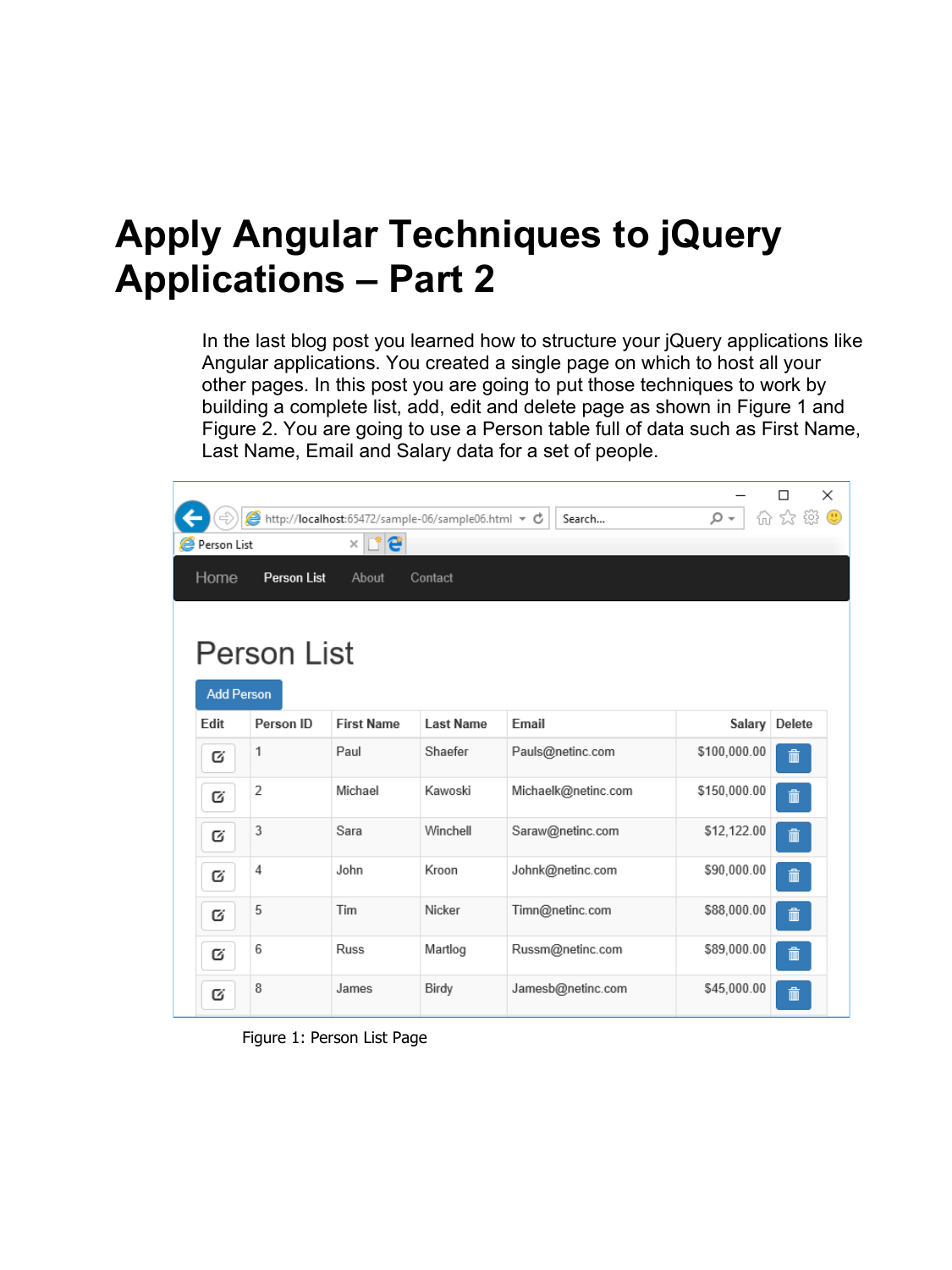| Home<br>Person List<br>About<br>Contact |  |  |
|-----------------------------------------|--|--|
|                                         |  |  |
| <b>Person Information</b>               |  |  |
| Person ID                               |  |  |
| $\overline{2}$                          |  |  |
| <b>First Name</b>                       |  |  |
| Michael                                 |  |  |
| <b>Last Name</b>                        |  |  |
| Kawoski                                 |  |  |
| Email                                   |  |  |
| Michaelk@netinc.com                     |  |  |
| <b>Start Date</b>                       |  |  |
| 1999-08-22T00:00:00                     |  |  |
| Salary                                  |  |  |
| 150000                                  |  |  |

Figure 2: Person Detail Page

## <span id="page-1-0"></span>**Create Server-Side Code**

There are several pieces you need to create on the server-side to prepare for calling a Web API from your client-side jQuery CRUD page. You need to do the following.

- 1. Create a person table
- 2. Create a web project in Visual Studio 2017
- 3. Create Entity Framework classes to access your person table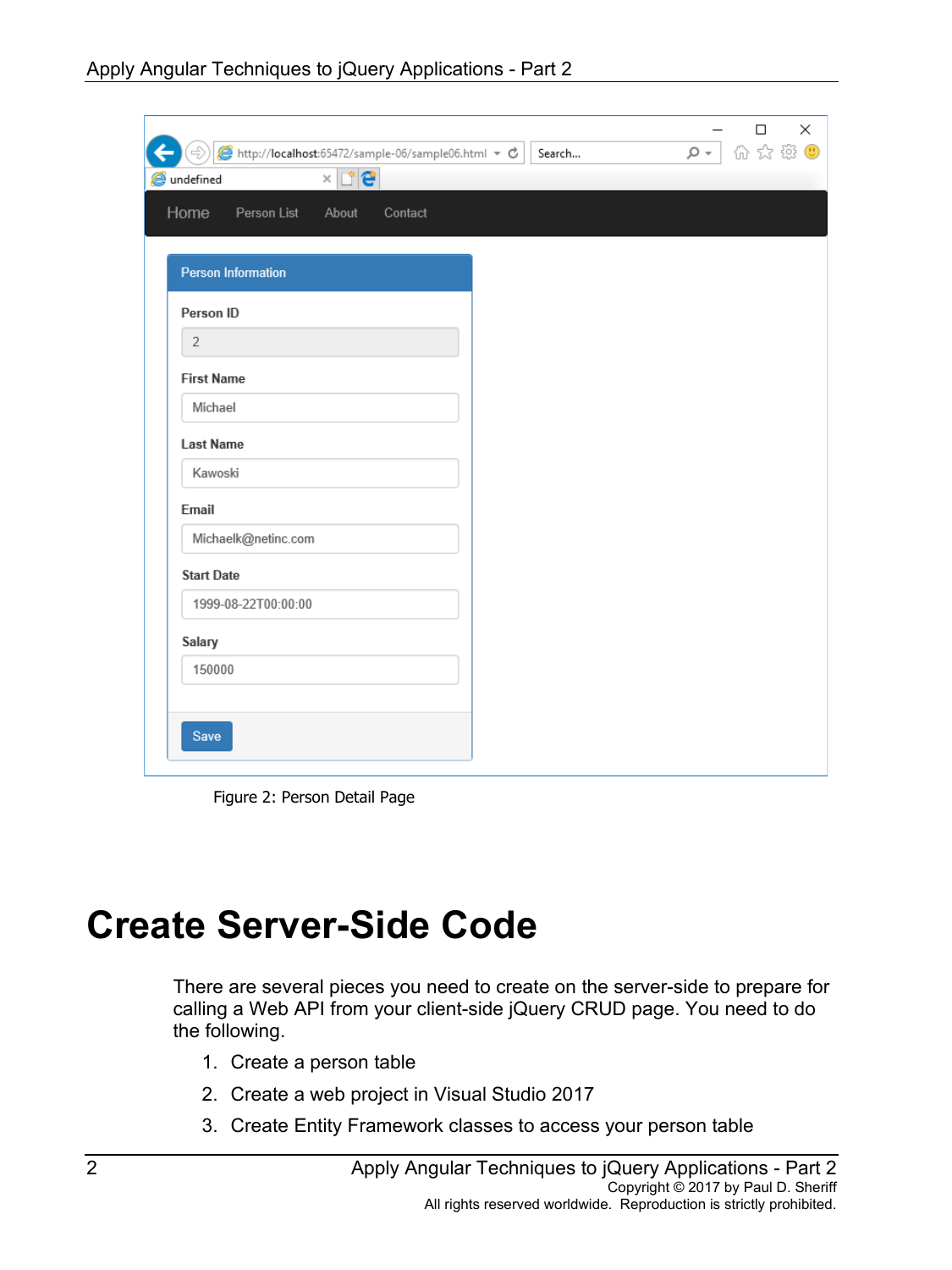- 4. Create base Web API controller class
- 5. Create Person Web API controller
- 6. Change JSON formatter to return camel-case property names

#### **Person Table**

To have some data for this page, create a table in a SQL Server database. Below is the script to create the Person table.

```
CREATE TABLE Person (
 PersonId int PRIMARY KEY NONCLUSTERED
              IDENTITY(1,1) NOT NULL,
FirstName varchar(50) NOT NULL,
LastName varchar(50) NOT NULL,
EmailAddress varchar(250) NULL,
StartDate datetime NULL,
Salary money NULL
);
```
Once you have this table created, add some data. You may download the samples for this blog post and use the Person.sql script provided to create this table and the data. See the **Summary** section at the end of this blog post for information on how to download the sample.

## **Web Project**

For this blog post, I am going build the sample project using Visual Studio 2017. Start Visual Studio 2017 and select **File** | **New** | **Project…** from the menu system. From the New Project dialog, select **Visual C#** | **Web** | **ASP.NET Web Application (.NET Framework)**. Set the Name to **jQueryCRUD** and click the OK button. On the **New ASP.NET Web Application** dialog, select the **Web API** template and click the OK button to create your web project.

After the project has been created, right mouse-click on the project and select **Manage NuGet Packages…** from the context-sensitive menu. Click on the Updates tab and if there are any updates, select all packages and update all of them.

## **Entity Framework Classes**

You need a data layer to be able to retrieve and modify the data in the Person table. Use the Entity Framework code generator that is built-into Visual Studio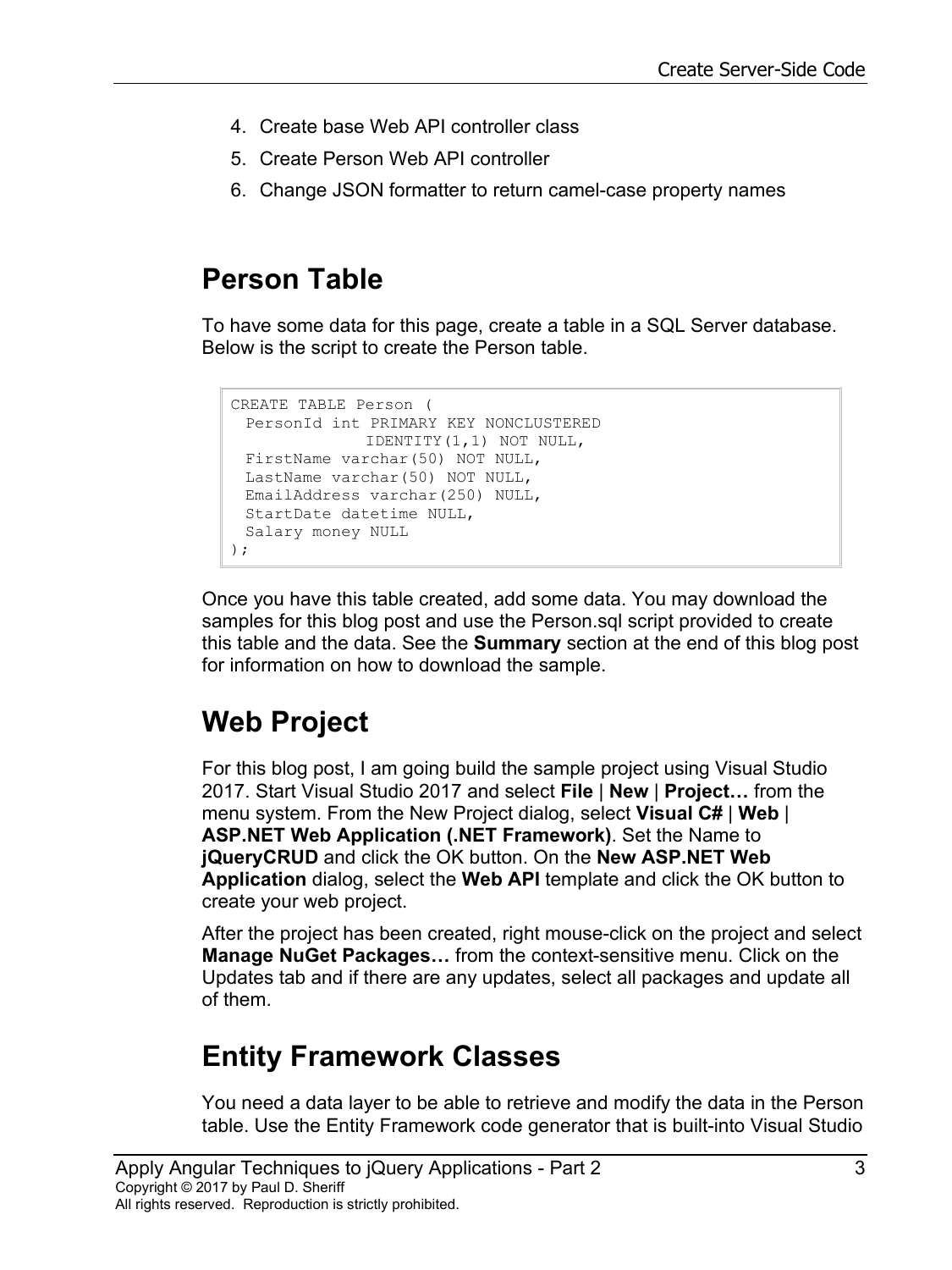to create this data layer. This code generator generates code to allow us to retrieve, add, edit and delete data within the Person table.

Right mouse-click on the \Models folder and select **Add | New Item…** Click on the **Data** node, then select **ADO.NET Entity Data Model** from the list of templates. When prompted for the item name, type in **PersonDB**. Click the Add button to move to the next step in this process

Select **Code First from database** and click the Next button to create a server connection. Create a new connection to the database where you installed the Person table. After creating the connection, leave everything else the same in this step of the wizard and click the Next button.

Expand the tree view and locate the Person table you previously created. Click the Finish button to have Visual Studio create the Entity Framework data model for the Person table.

#### **Base Web API Controller Class**

All Web API controllers you create in Visual Studio inherit from the ApiController class. It is a good practice to create your own base class that inherits from ApiController, then have all your Web API controllers inherit from your base class. By doing this, you can add methods and properties to your base controller class that you can use among all your Web API controllers.

Add a new folder named \**Components** to your project. Right mouse-click on the Components folder and add a new class called **BaseApiController**. Into this new class you are going to add two new methods. The first method is going to help each controller deal with exceptions. The second method is going to convert any validation exceptions returned from the Entity Framework into a ModelStateDictionary to be returned to the client application. Add some using statements to the top of this new class.

```
using System;
using System.Data.Entity.Validation;
using System.Diagnostics;
using System.Web.Http;
using System.Web.Http.ModelBinding;
```
Write the rest of the BaseApiController class by typing in the following code: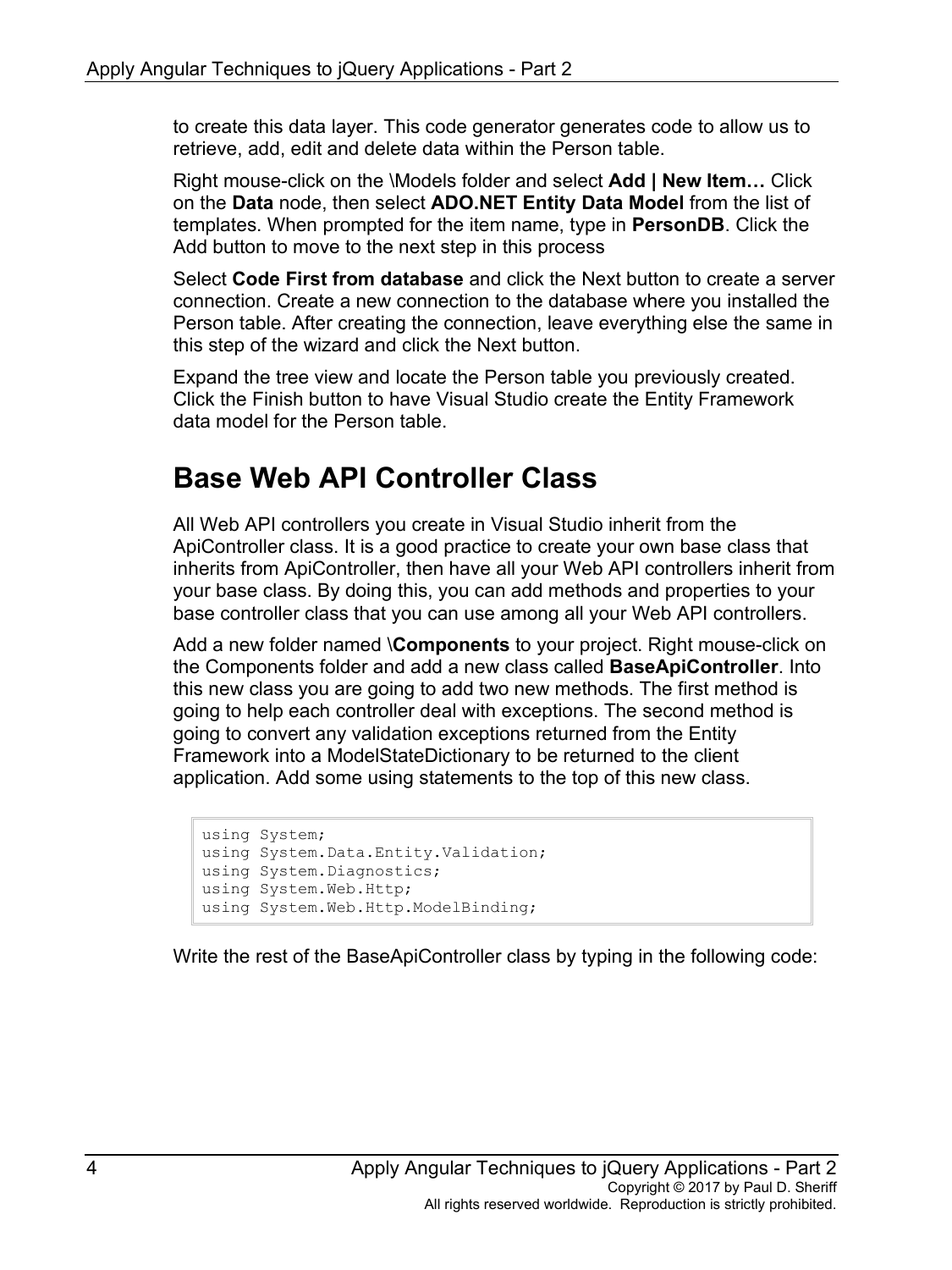```
public class BaseApiController : ApiController
{
  protected IHttpActionResult HandleException(Exception ex,
                                                 string msg) {
     IHttpActionResult ret;
     // TODO: Add exception publishing here
     Debug.WriteLine(ex.ToString());
     // Create new exception with generic message 
     ret = InternalServerError(new Exception(msg, ex));
    return ret;
   }
  protected ModelStateDictionary
    ConvertToModelState(DbEntityValidationException ex)
   {
     ModelStateDictionary ret = new ModelStateDictionary();
     foreach (var list in ex.EntityValidationErrors) {
       foreach (var item in list.ValidationErrors) {
         ret.AddModelError(item.PropertyName, 
                            item.ErrorMessage);
 }
     }
    return ret;
   }
}
```
The HandleException method is used in the catch block of any method in your controllers. If an exception, other than a validation exception, is raised by code in your method, you pass the exception object to this method. It creates a status code of 500 by returning an IHttpActionResult created from the InternalServerError() method.

The method ConvertToModelState is used when you attempt to add, or update a person and a business rule fails. The Entity Framework raises a DbEntityValidationException exception when business rules fail. You are going to pass that exception object to this method. The validation errors in this exception are extracted and bundled into a ModelStateDictionary object. This dictionary object is passed back to the client by returning the BadRequest method with the dictionary object as the payload.

## **Person Controller Class**

Open the Controllers folder and delete the ValuesController.cs file. This is just a sample and is not needed. Right mouse-click on the Controllers folder and select **Add | Web API Controller Class (v2.1)** from the menu. Set the name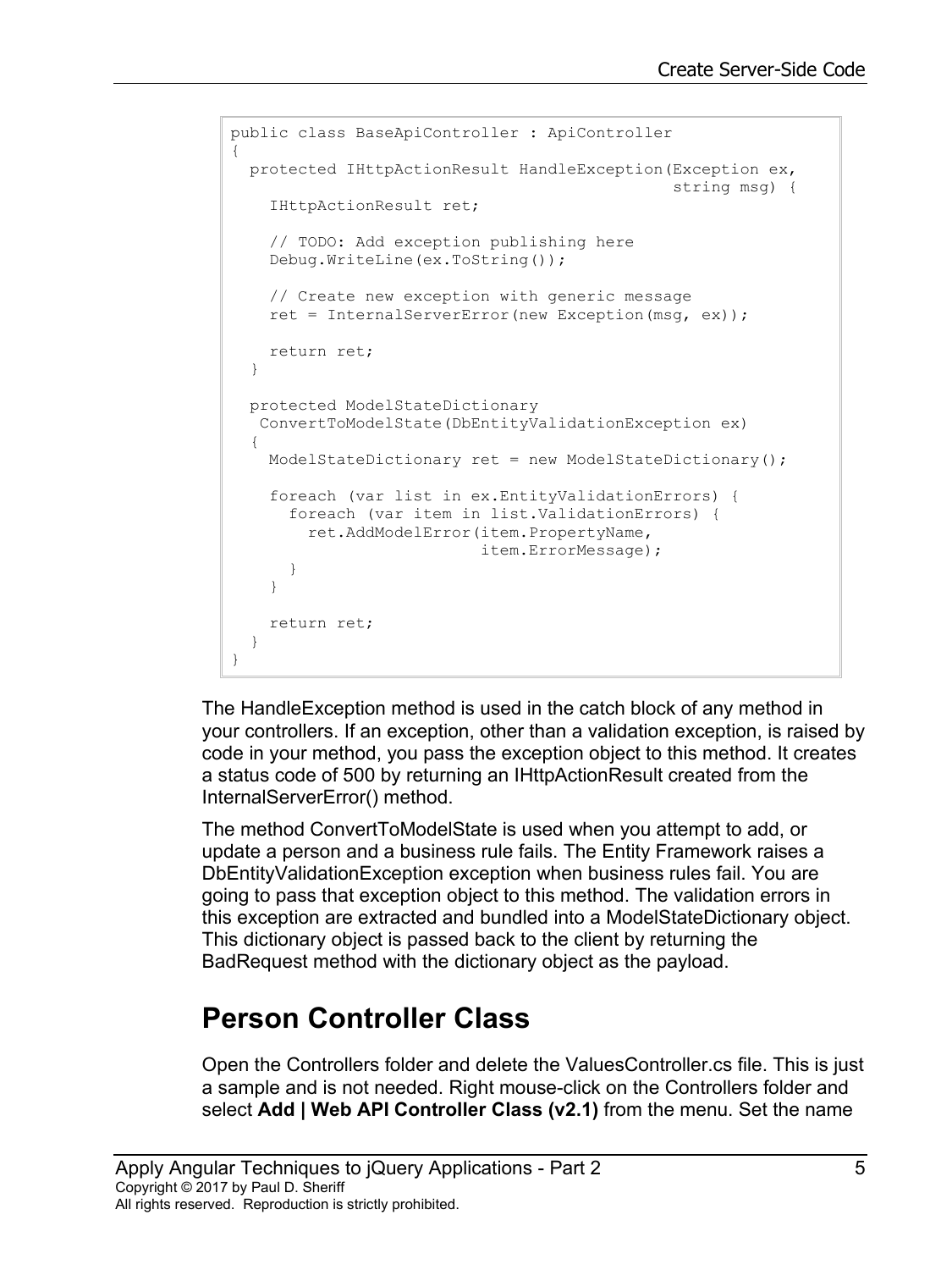to **PersonController** and click the OK button. Add a few using statements at the top of this file.

```
using System;
using System.Data.Entity.Validation;
using System.Linq;
using System.Web.Http;
using jQueryCRUD.Components;
using jQueryCRUD.Models;
```
Delete all the code within this new controller class as you are going to write your Web API methods using a more updated approach than what is generated by Visual Studio. There are five methods you are going to add to this controller; Get(), Get(id), Post(), Put() and Delete(). Modify the PersonController class to inherit from BaseApiController instead of ApiController.

The code in each of these methods has some commonalities. Each defines an instance of a PersonDB object and creates a new instance of that object within a try…catch block. The catch block calls the HandleException() method you previously defined within the BaseApiController.

The Get() and Get(id) methods return an Ok() or a NotFound() status depending on whether or not they found any data. The Put() and Post() methods can return a BadRequest() if a null person object is passed in, or if validation exceptions are generated from the Entity Framework. The complete PersonController class is presented below.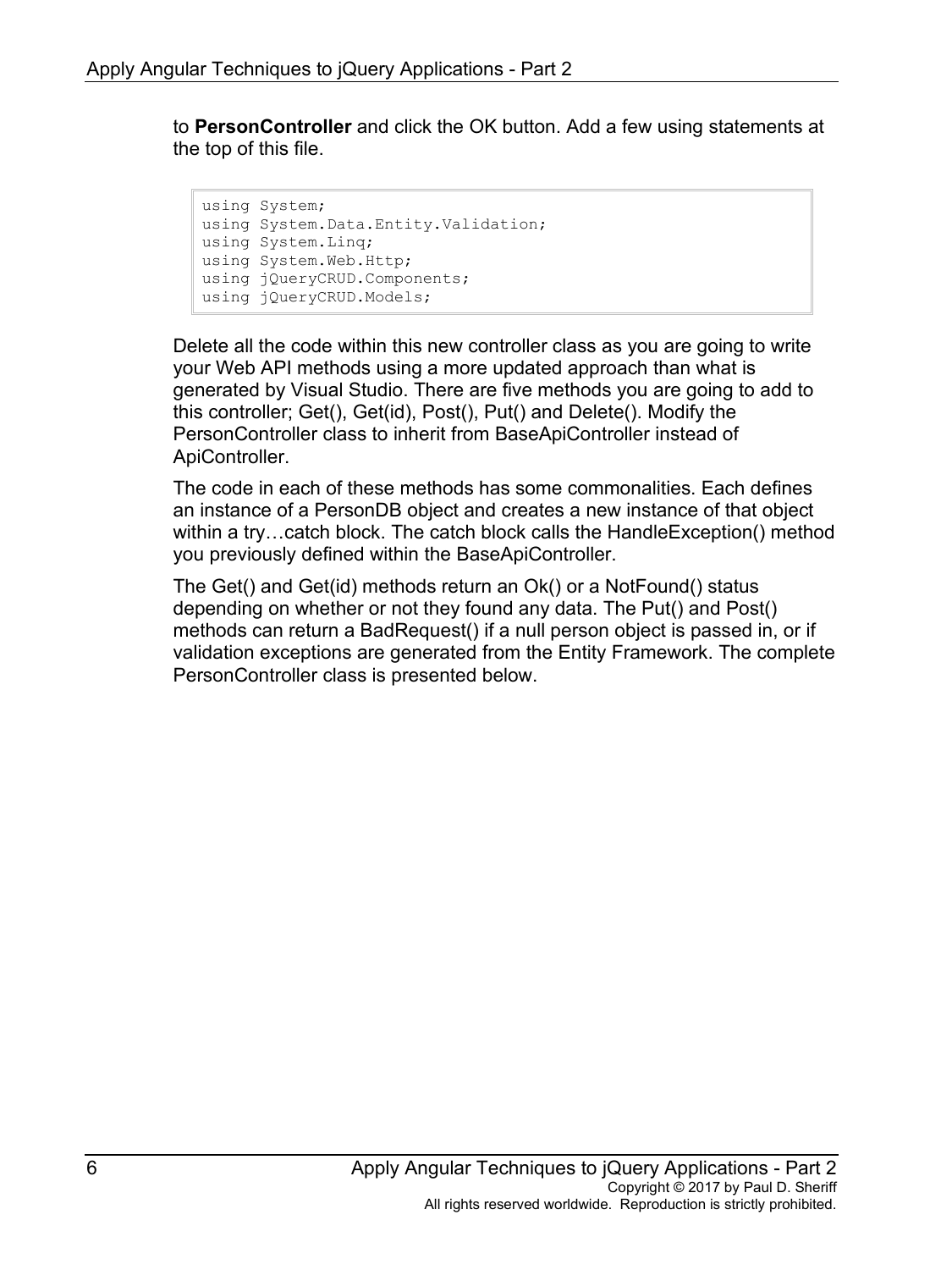```
[RoutePrefix("api/Person")]
public class PersonController : BaseApiController
{
   [HttpGet()]
   public IHttpActionResult Get()
   {
    PersonDB db = null;
     IHttpActionResult ret = null;
     try {
      db = new PersonDB();
       if (db.People.Count() > 0) {
         ret = Ok(db.People);
       }
       else {
         ret = NotFound();
       }
     }
     catch (Exception ex) {
      ret = HandleException (ex,
         "Error attempting to retrieve a list of persons");
     }
     return ret;
   }
   [HttpGet()]
   public IHttpActionResult Get(int id)
   {
    PersonDB db = null; IHttpActionResult ret = null;
     Person person = null;
     try {
       db = new PersonDB();
       person = db.People.Find(id);
       if (person != null) {
       ret = 0k(person); }
       else {
        ret = NotFound();
       }
     }
     catch (Exception ex) {
     ret = HandleException (ex,
        "Error attempting to retrieve a single person");
     }
     return ret;
   }
   [HttpPost()]
  public IHttpActionResult Post([FromBody]Person person)
\{
```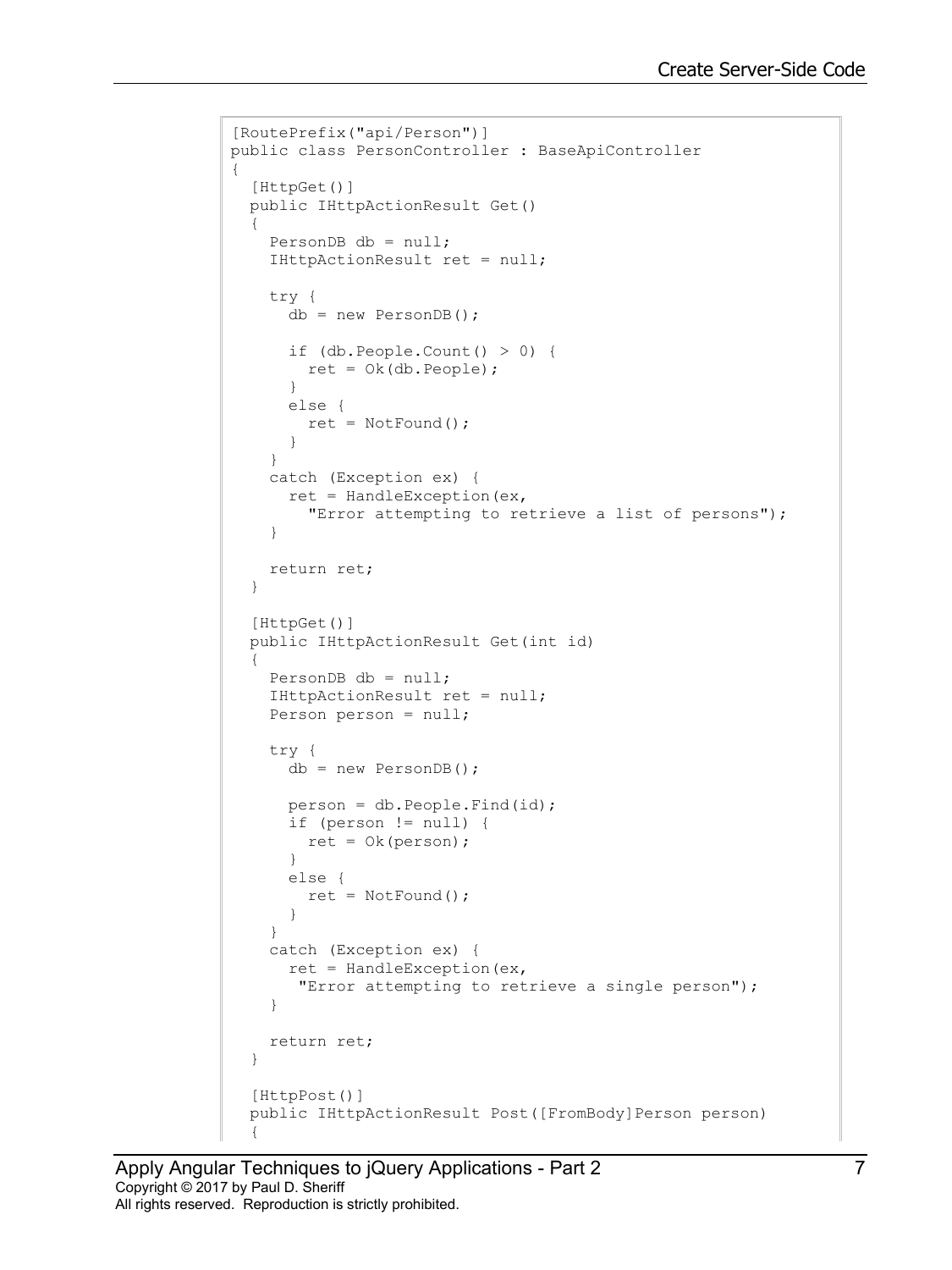```
 PersonDB db = null;
    IHttpActionResult ret = null;
    try {
     db = new PersonDB();
      if (person != null) {
         db.People.Add(person);
         db.SaveChanges();
         ret = Created<Person>(Request.RequestUri +
                                person.PersonId.ToString(),
                               person);
       }
      else {
         ret = BadRequest(
          "Invalid person object passed to POST method");
 }
     }
    catch (DbEntityValidationException ex) {
      ret = BadRequest(ConvertToModelState(ex));
     }
    catch (Exception ex) {
     ret = HandleException (ex,
        "Error attempting to insert person data");
     }
    return ret;
  }
   [HttpPut()]
 public IHttpActionResult Put ([FromBody]Person person)
  {
    PersonDB db = null;
    IHttpActionResult ret = null;
    try {
     db = new PersonDB();
      if (person != null) {
        db.Entry(person).State =
            System.Data.Entity.EntityState.Modified;
         db.SaveChanges();
        ret = 0k(person); }
      else {
         ret = BadRequest(
       "Invalid person object passed to PUT method");
 }
     }
    catch (DbEntityValidationException ex) {
      ret = BadRequest(ConvertToModelState(ex));
     }
    catch (Exception ex) {
     ret = HandleException (ex,
         "Error attempting to update person data");
     }
```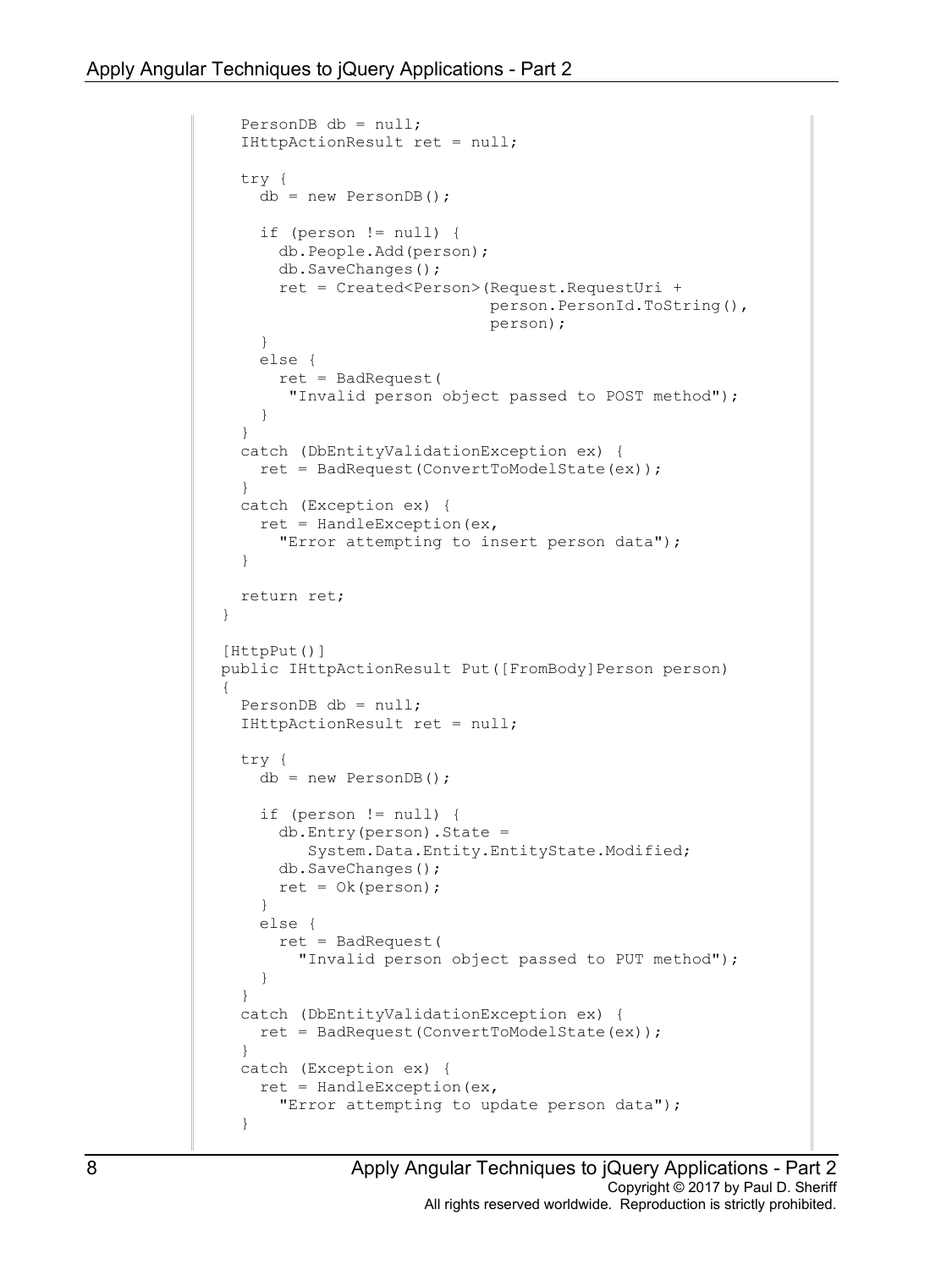```
 return ret;
   }
   [HttpDelete()]
  public IHttpActionResult Delete(int id)
  {
   PersonDB db = null; IHttpActionResult ret = null;
    Person person = null;
    try {
       db = new PersonDB();
       person = db.People.Find(id);
       if (person != null) {
         db.People.Remove(person);
         db.SaveChanges();
       }
      ret = 0k(true); }
     catch (Exception ex) {
      ret = HandleException (ex,
         "Error attempting to delete person data");
     }
     return ret;
  }
}
```
#### **Camel-Case Property Names**

C# property names are generated from the Entity Framework using PascalCase. However, JavaScript programmers are used to camelCase property names. You can have .NET automatically convert the C# property names to camelCase by adding a little bit of code in the Register() method in the WebApiConfig class. Open the \App\_Start\WebApiConfig.cs file and make sure you have the following using statements at the top of this file.

```
using System.Linq;
using System.Net.Http.Formatting;
using System.Web.Http;
using Newtonsoft.Json.Serialization;
```
At the bottom of the Register() method, add the following code to perform the camel-case conversion.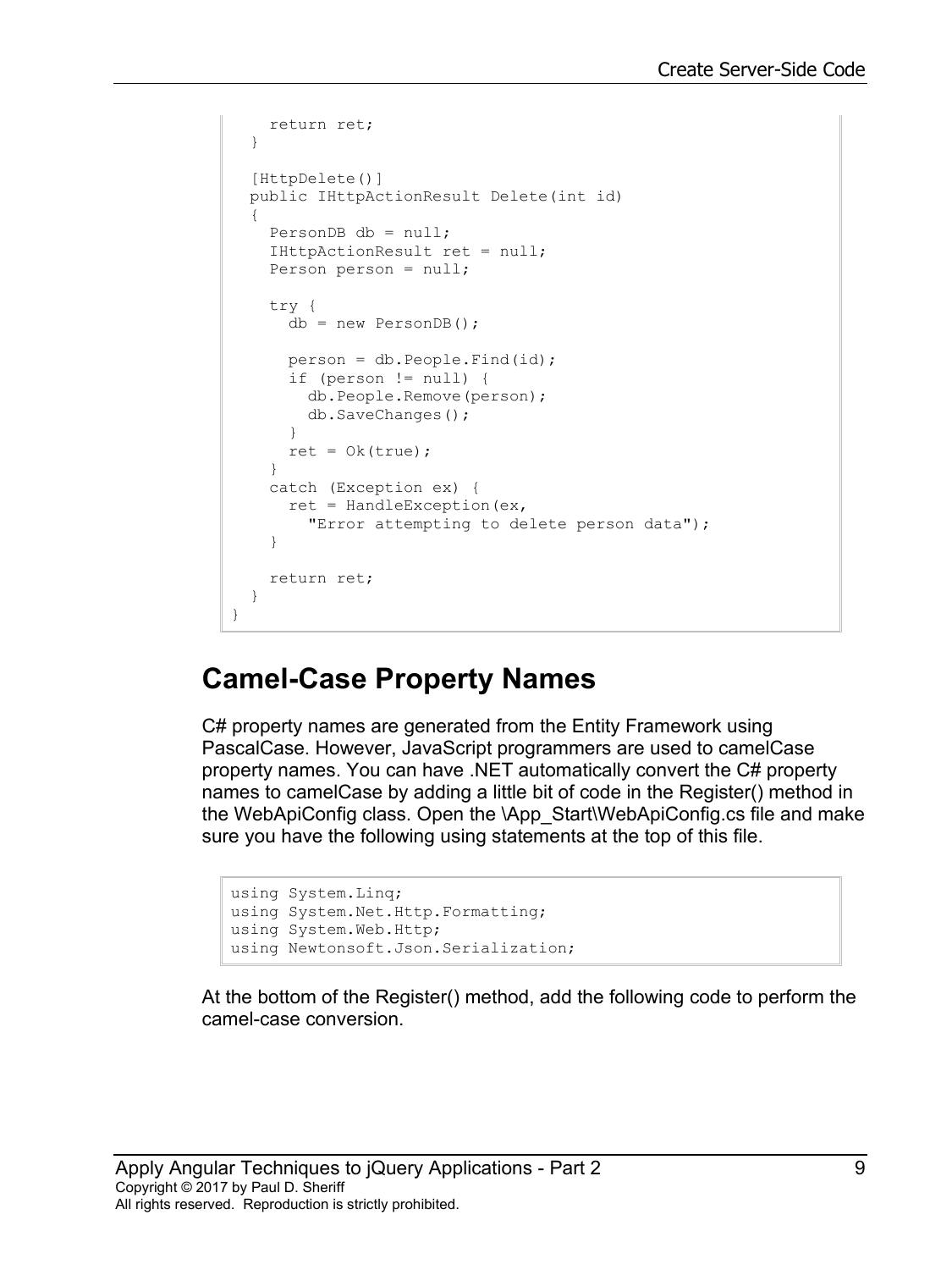```
// Make return results camel case
var jsonFormatter =
config.Formatters.OfType<JsonMediaTypeFormatter>()
         .FirstOrDefault();
jsonFormatter.SerializerSettings.
    ContractResolver = new
       CamelCasePropertyNamesContractResolver();
```
The above code queries the Formatters collection and retrieves the first instance of a JsonMediaTypeFormatter object it finds. Into the SerializerSettings.ContractResolver property create a new instance of a CamelCasePropertyNamesContractResolver. This property controls how the JSON objects are formatted and sent to the client-side caller.

# **Display a List of Person Data**

If you have not already done so, please read the first part of this blog post. Or, at least download the sample from that blog post as you need the code from that post to continue. You can get the samples at [www.pdsa.com/downloads.](http://www.pdsa.com/downloads) Choose "PDSA Blogs" from the Category, then select "Apply Angular Techniques to jQuery Applications – Part 1".

With the server-side code in place, you are now ready to create the HTML and the JavaScript/jQuery for the client-side code. To do this, you are going to perform a few tasks.

- 1. Copy files from previous blog post
- 2. Create a person.service.js file to call the Web API
- 3. Add mustache.js (or any templating framework) to your project
- 4. Create a person.list.html file to list all persons
- 5. Create a person.list.js file to call the person service and load the list of persons into an HTML table
- 6. Create a person.detail.html file to allow for inputting person information
- 7. Create a person.detail.js file to retrieve, add, and edit person data

## **Copy Files from Previous Post**

Locate the \src folder in the samples from the previous blog post and copy the complete folder into your Visual Studio project. Copy the spa-common.js file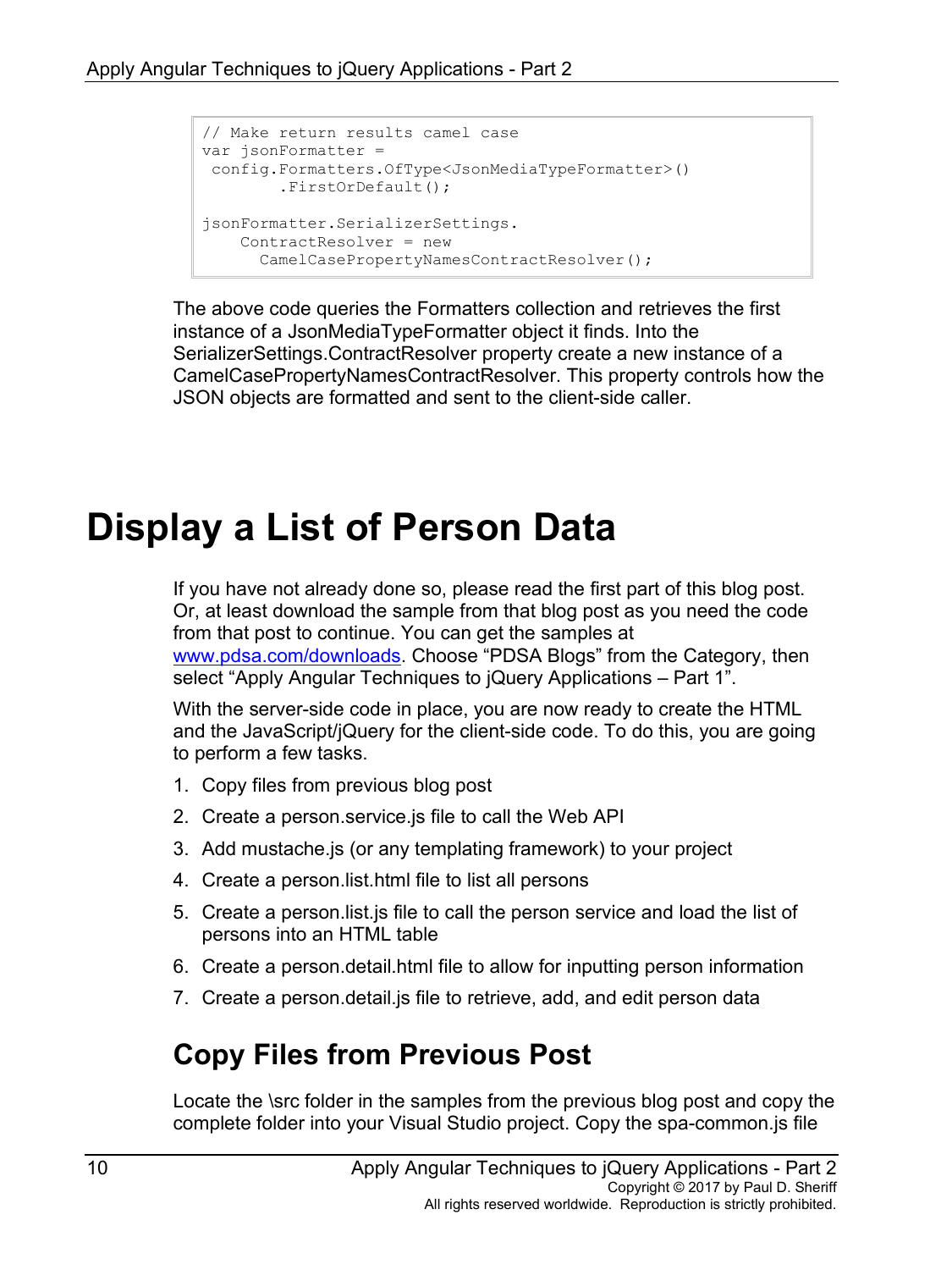from the \scripts folder and paste it into the \Scripts folder of your project. Right mouse-click on the \src\index.html file and choose **Set As Start Page** from the context-sensitive menu. Run the project and make sure your index.html page loads correctly.

## **Add Mustache.js to your Project**

Instead of writing a bunch of code in JavaScript to load the person table, let's use a templating framework to build the table. There are many different templating frameworks you can utilize. I am going to use Mustache.js (https://github.com/janl/mustache.js/) for this article. Feel free to substitute your favorite templating framework. Open the NuGet Package Manager in your Visual Studio project and search for Mustache.js as shown in [Figure 3.](#page-10-0) Install mustache into your project.

| NuGet: jQueryCRUD + X |                                                                  |                                                                                                                             |                   |                    |                                           |                                         |                                                      |
|-----------------------|------------------------------------------------------------------|-----------------------------------------------------------------------------------------------------------------------------|-------------------|--------------------|-------------------------------------------|-----------------------------------------|------------------------------------------------------|
| <b>Browse</b>         | Installed                                                        | <b>Updates</b>                                                                                                              |                   |                    |                                           | NuGet Package Manager: jQueryCRUD       |                                                      |
|                       | mustache                                                         |                                                                                                                             | $x - \mathcal{C}$ | Include prerelease |                                           | Package source: nuget.org               | 63                                                   |
|                       |                                                                  | <b>Mustache</b> by truncon, kwilliamssbs, 5.08K downloads                                                                   |                   | v1.0.1             |                                           | mustache.js                             |                                                      |
|                       |                                                                  | An implementation of Mustache in .NET Core.<br>NLog. Mustache by Mike O'Brien, 3.28K downloads                              |                   | v1.0.28            |                                           | Version: Latest stable 0.7.2            | Install                                              |
| N                     | NLog Mustache Layout Renderer.                                   |                                                                                                                             |                   |                    | $(v)$ Options                             |                                         |                                                      |
|                       | templates                                                        | <b>Mustache.PCL</b> by Daniele Scipioni, 596 downloads<br>.NET Portable Class Library implementation of Mustache logic-less |                   | v1.0.0             | <b>Description</b>                        | Logic-less templates in JavaScript.     |                                                      |
|                       | For more information, see<br>https://github.com/janl/mustache.js | mustache.js by Jan Lehnardt, 79.3K downloads                                                                                |                   | $v0.7.2 \, v$      | <b>Version:</b><br>Author(s):<br>License: | 0.7.2<br>Jan Lehnardt<br><b>LICENSE</b> | https://github.com/janl/<br>mustache.js/blob/master/ |

Figure 3: Add mustache.js to your project

<span id="page-10-0"></span>Add a link on the index.html page to the \Scripts\mustache.js file.

<script src="../Scripts/mustache.js"></script>

#### **Create Person Service Closure**

Let's start building our person files. Right mouse-click on the \src folder and add a new folder called \**person**. Add a new JavaScript file named **person.service.js**. Add a closure and assign it to a variable called personService. In this closure you are going to add all the methods required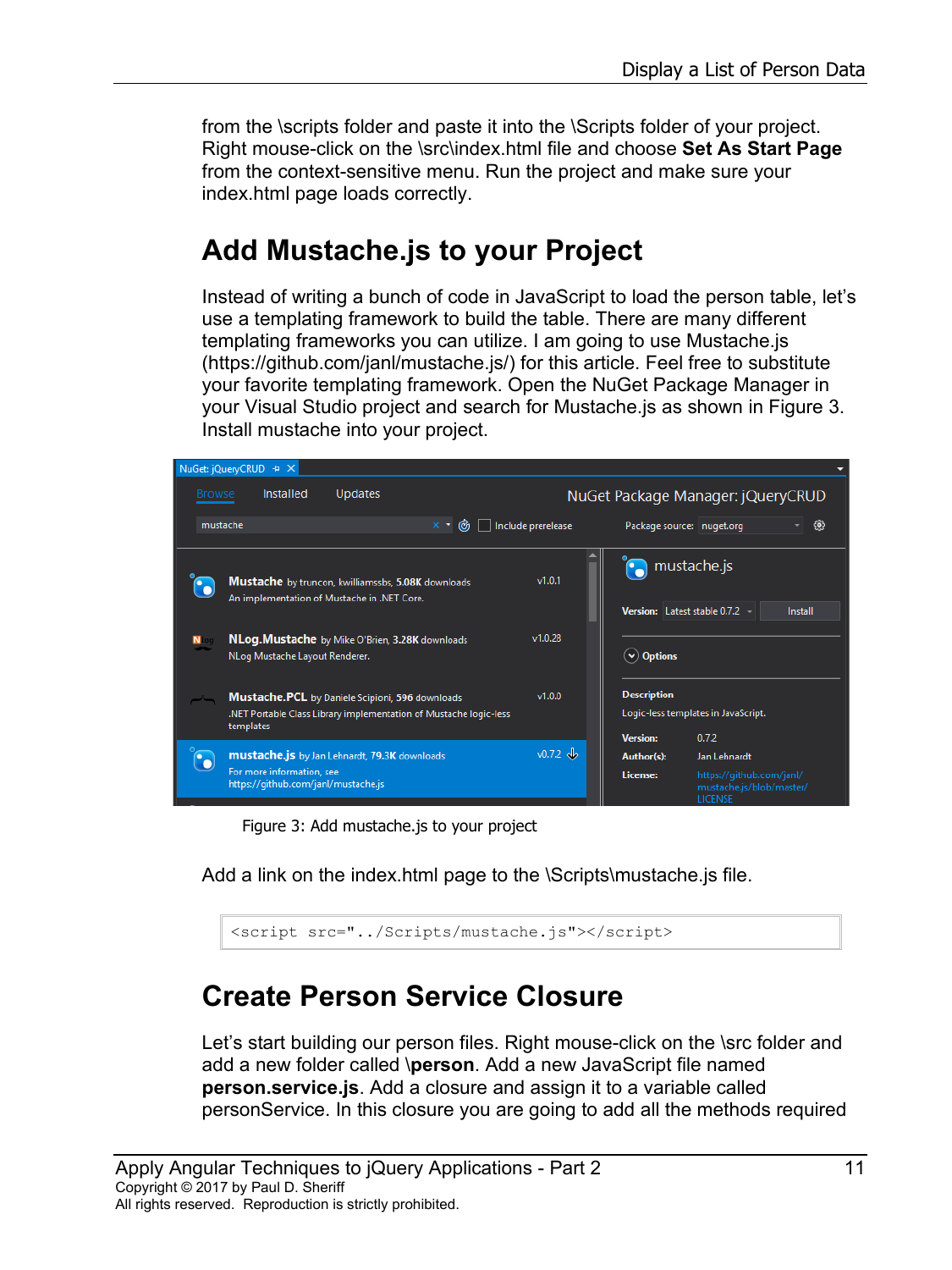to retrieve all persons, get a single person, insert, update and delete a person, by calling the Person Web API you created earlier in this post.

Start by creating a method named getAll(). This method makes an ajax call to the Get() method in your Web API controller. To this method you pass two callback functions. The first function is called when person data is successfully retrieved from the ajax call. The second function is called when an exception occurs.

```
var personService = (function () {
 const API URL = ''/api/Person/";
   function getAll(success, failure) {
     // Get a list of data
     $.ajax({
      url: API_URL,
      type: 'GET',
       dataType: 'json'
     })
       .done(function (data) {
         success(data);
       })
       .fail(function (error) {
         if (failure) {
           failure(error);
         }
         else {
           console.error("Error Occurred: " + error);
         }
       });
   }
   // Public Functions
  return {
     getAll: function (success, failure) {
       getAll(success, failure);
     }
   };
})();
```
Add a link on the index.html page to the person.service.js file.

<script src="person/person.service.js"></script>

## **Create Person List HTML**

Create a person.list.html file in the \person folder and add the appropriate HTML to build a person table. Leave the <tbody> element blank. This will be filled in by using the template defined in the <script> tag with the id of "dataTmpl".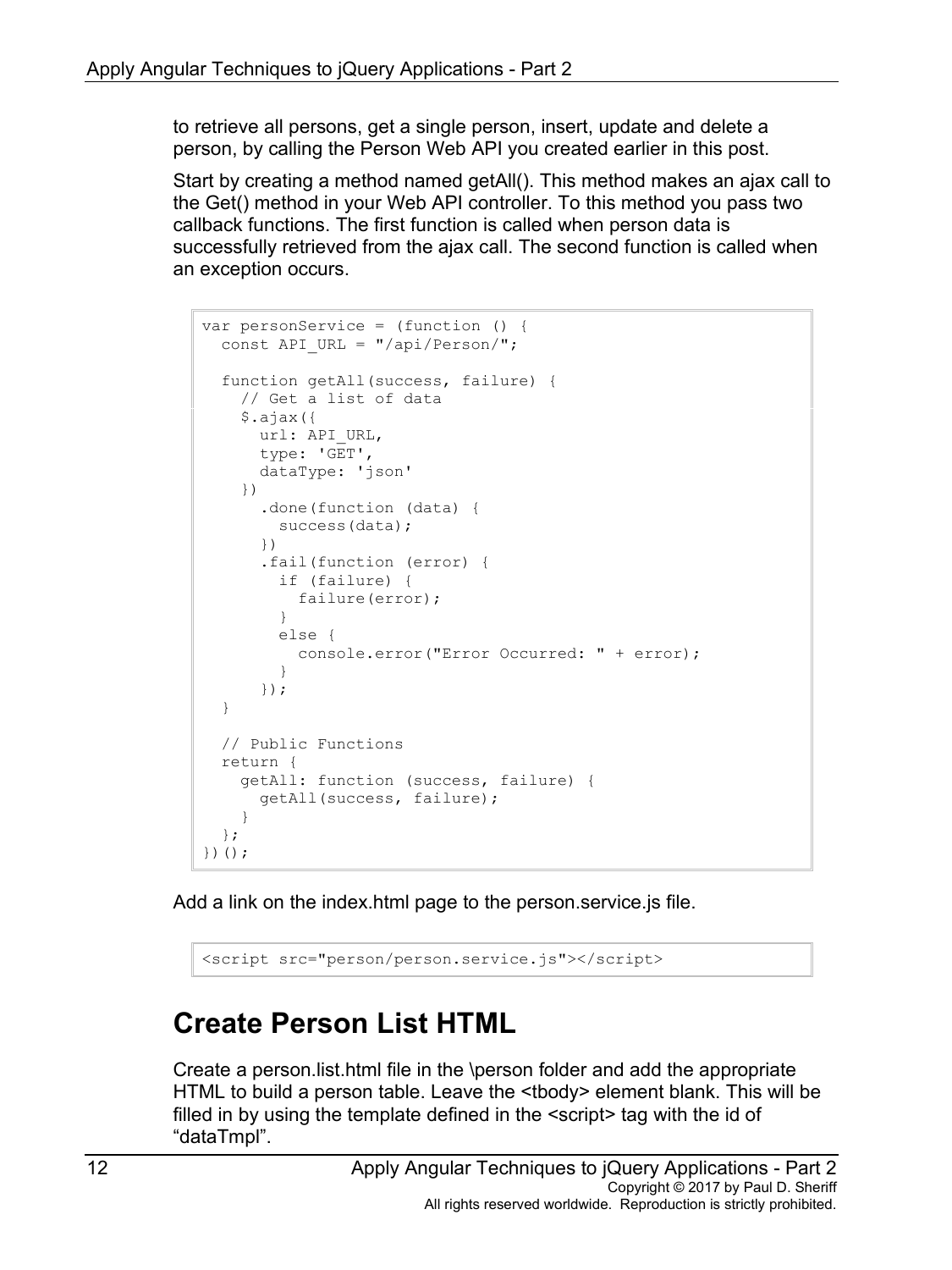```
<div class="row">
  <div class="col-xs-12">
     <h1>Person List</h1>
 \langlediv\rangle\langle/div\rangle<div class="row">
   <div class="col-xs-12">
     <table id="people"
             class="table table-bordered 
                    table-condensed table-striped">
      <thead>
         <tr>
            <th>Person ID</th>
            <th>First Name</th>
            <th>Last Name</th>
            <th>Email</th>
            <th class="text-right">Salary</th>
        \langle/tr>
       </thead>
       <tbody></tbody>
     </table>
  \langle div\rangle</div>
<script src="./person/person.list.js"></script>
<script id="dataTmpl" type="text/html">
   {{#dataCollection}}
  <tr>
     <td>{{personId}}</td>
    <td>{{firstName}}</td>
    <td>{{lastName}}</td>
     <td>{{emailAddress}}</td>
     <td class="text-right">{{salaryAsCurrency}}</td>
  \langle/tr>
   {{/dataCollection}}
</script>
```
## **Create Person List Closure**

Now that you have the HTML for displaying a person table, build a person list closure to call the person service, and have mustache render the table. This person list closure contains methods to make the calls and render the data using mustache. Add a new JavaScript file named **person.list.js** to the \person folder. Add the following code in this file.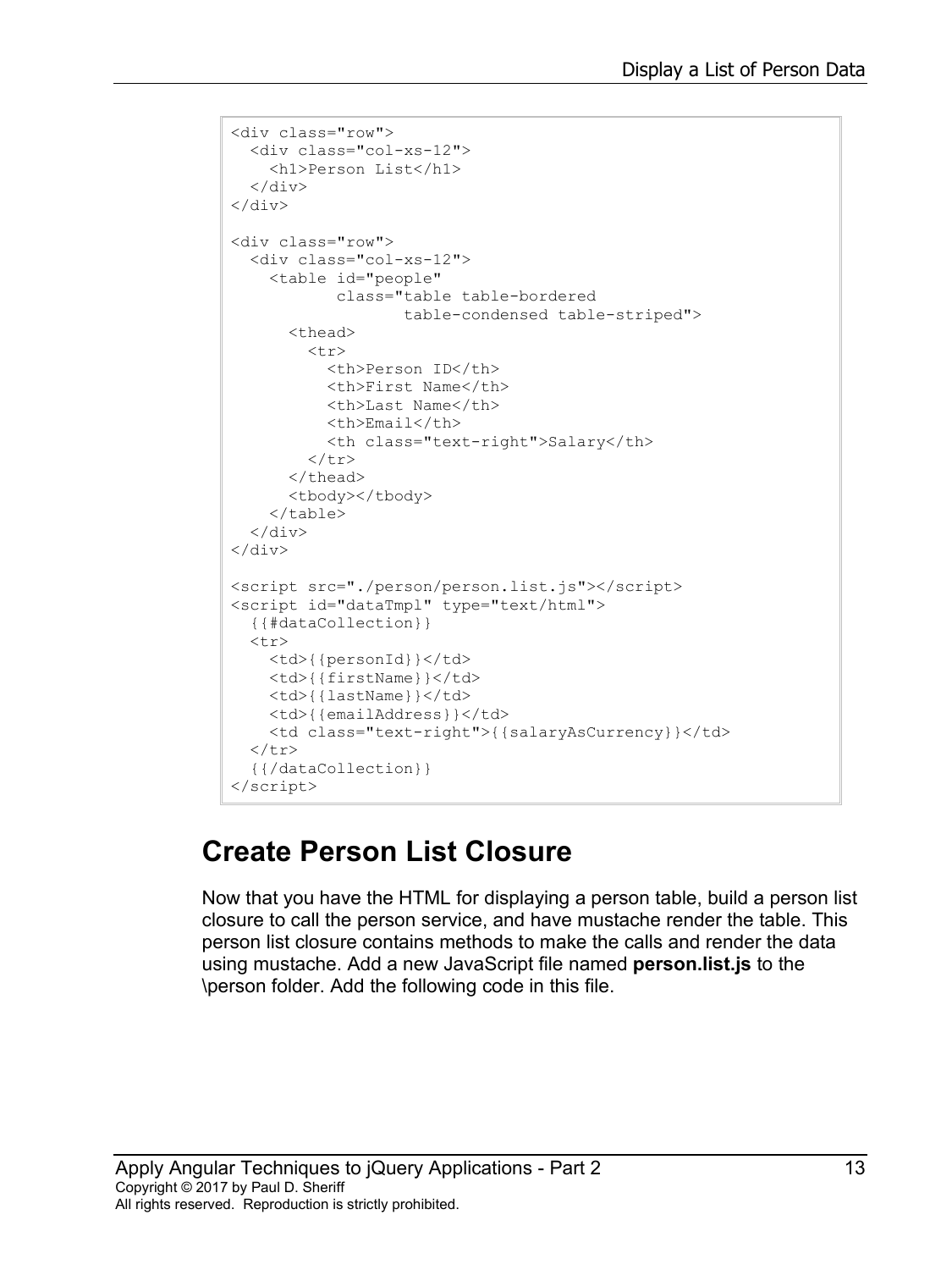```
$(document).ready(function () {
  personListComponent.getAll();
});
// Closure for Person List Page
var personListComponent = (function () {
   // Private Variables
 var vm = \{ people: []
   };
   // Private Functions
   function renderData(templateId, insertInto) {
     // Get template from script element
    var template = $(templateId).html();
     // Call Mustache passing in the template and the
     // object with collection of data to display
    var html = Mustache.to html(template,
                                   personListComponent);
     // Insert the rendered HTML into the DOM
     $(insertInto).html(html);
   }
   // Callback function from Service
   function getAllSuccess(data) {
     // Assign data to array
     vm.people = data;
     // Create HTML table
     renderData("#dataTmpl", "#people tbody");
   }
   function getAll() {
     // Call Service to get list of data
     personService.getAll(getAllSuccess); 
   }
   // Public Functions
   return {
     getAll: function () {
       getAll();
     },
     salaryAsCurrency: function () {
       return new Number(this.salary)
         .toLocaleString('en-US', 
           { style: 'currency', currency: 'USD' });
     },
     dataCollection: function () {
       return vm.people;
     }
   };
})();
```
Add a new menu item to the index.html page to call the person list page.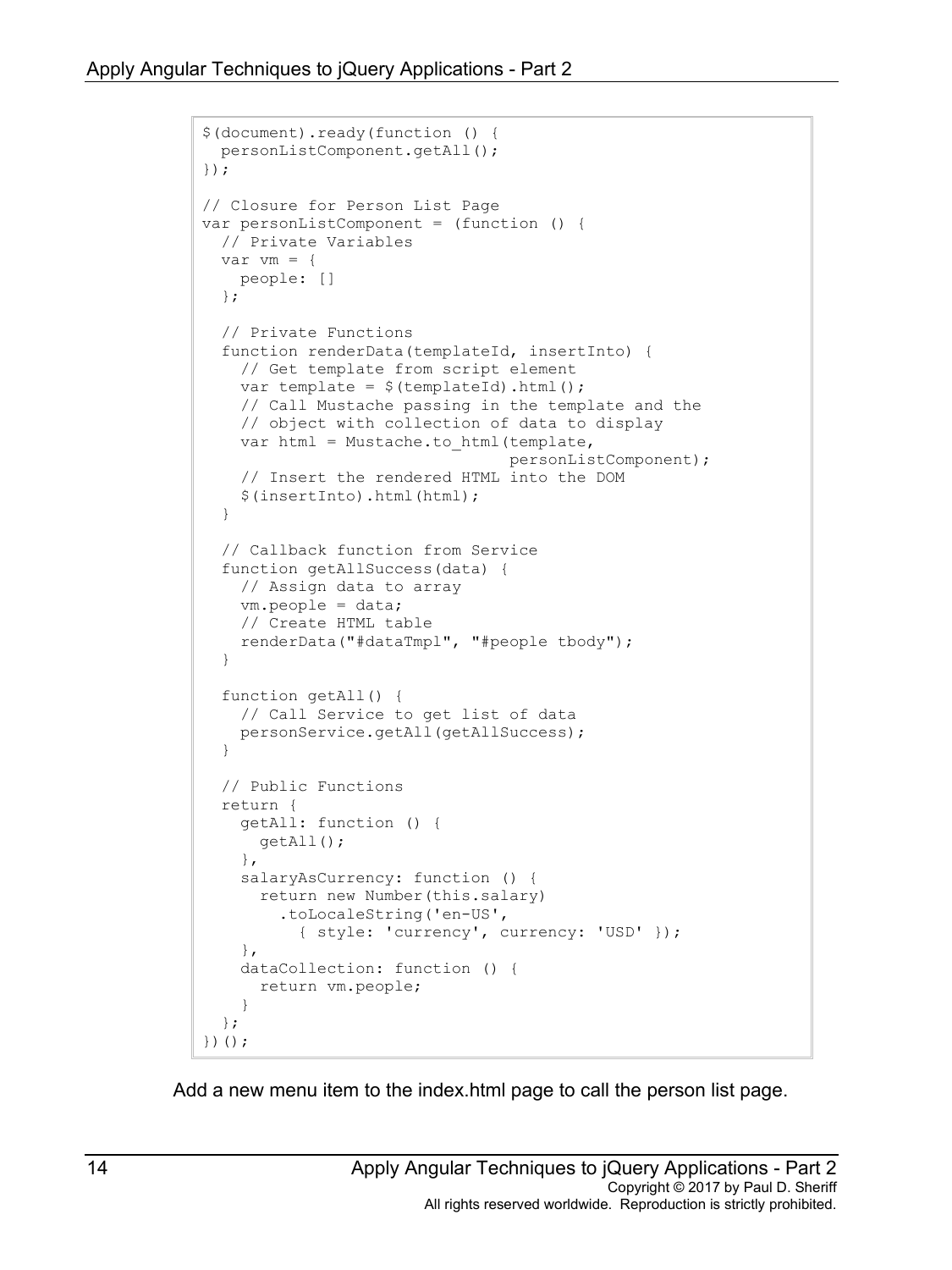```
<a href="#person.list" 
  data-page-path="person/" 
   title="Person List">
  Person List
</a>
```
Run the page and you should see your list of persons in the HTML table.

# **Display a Single Person**

Create a new HTML page to display each of the columns in the Person table. You are going to use this page to add and edit the person data. Right mouseclick on the \person folder and create a new HTML page named **person.detail.html**. Make this HTML page look like the code below.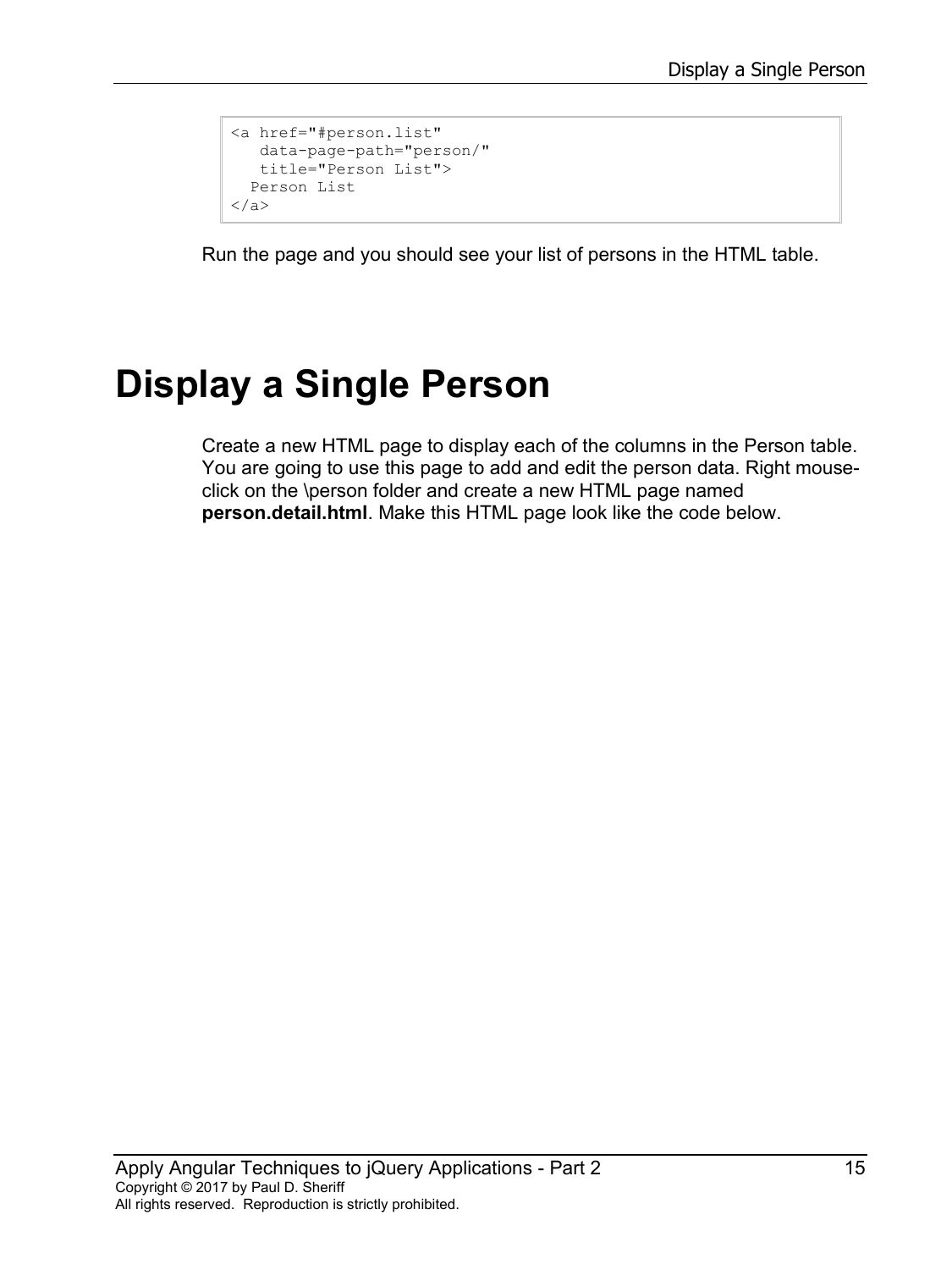```
<div class="row">
   <div class="col-sm-6">
     <div class="panel panel-primary">
       <div class="panel-heading">
         Person Information
      \langle div>
       <div class="panel-body">
          <div class="form-group">
            <label for="personId">
              Person ID
            </label>
            <input type="number" id="personId"
                    readonly="readonly"
                   class="form-control" />
         \langle/div\rangle <div class="form-group">
            <label for="firstName">
              First Name
            </label>
            <input type="text" id="firstName"
                   class="form-control" />
         \langle div>
          <div class="form-group">
            <label for="lastName">
              Last Name
            </label>
            <input type="text" id="lastName"
                    class="form-control" />
          </div>
          <div class="form-group">
            <label for="emailAddress">Email</label>
            <input type="email" id="emailAddress"
                    class="form-control" />
          </div>
          <div class="form-group">
            <label for="startDate">Start Date</label>
            <input type="date" id="startDate"
                    class="form-control" />
          </div>
          <div class="form-group">
            <label for="salary">Salary</label>
            <input type="number" id="salary"
                    class="form-control" />
         \langle div\rangle\langle div\rangle\langle/div\rangle\langle div>
</div>
<script src="./person/person.detail.js"></script>
```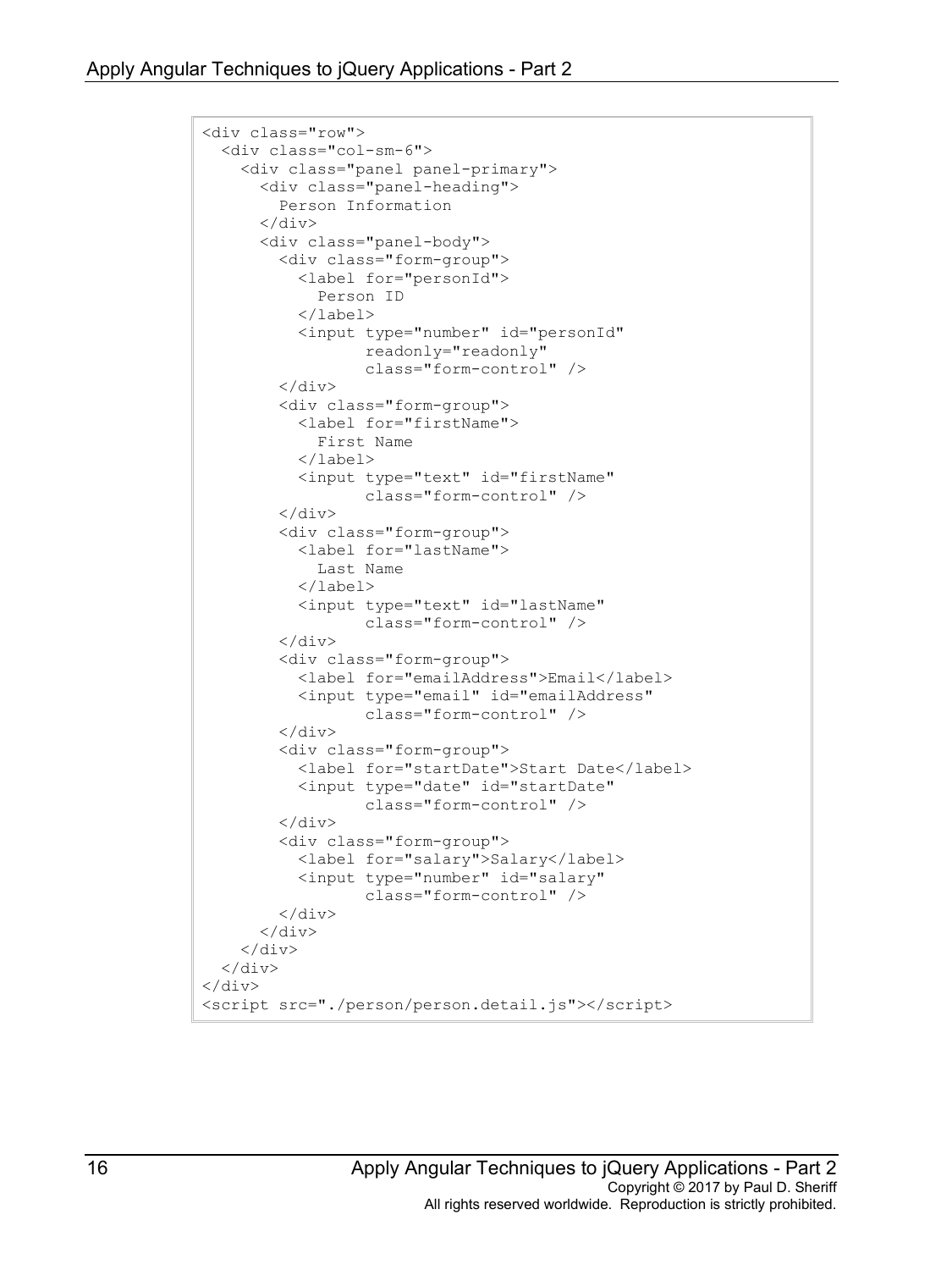## **Create Person Detail Closure**

Add a JavaScript file to the \person folder named **person.detail.js**. This is the closure with all the code for displaying the person data on the person.detail.html page.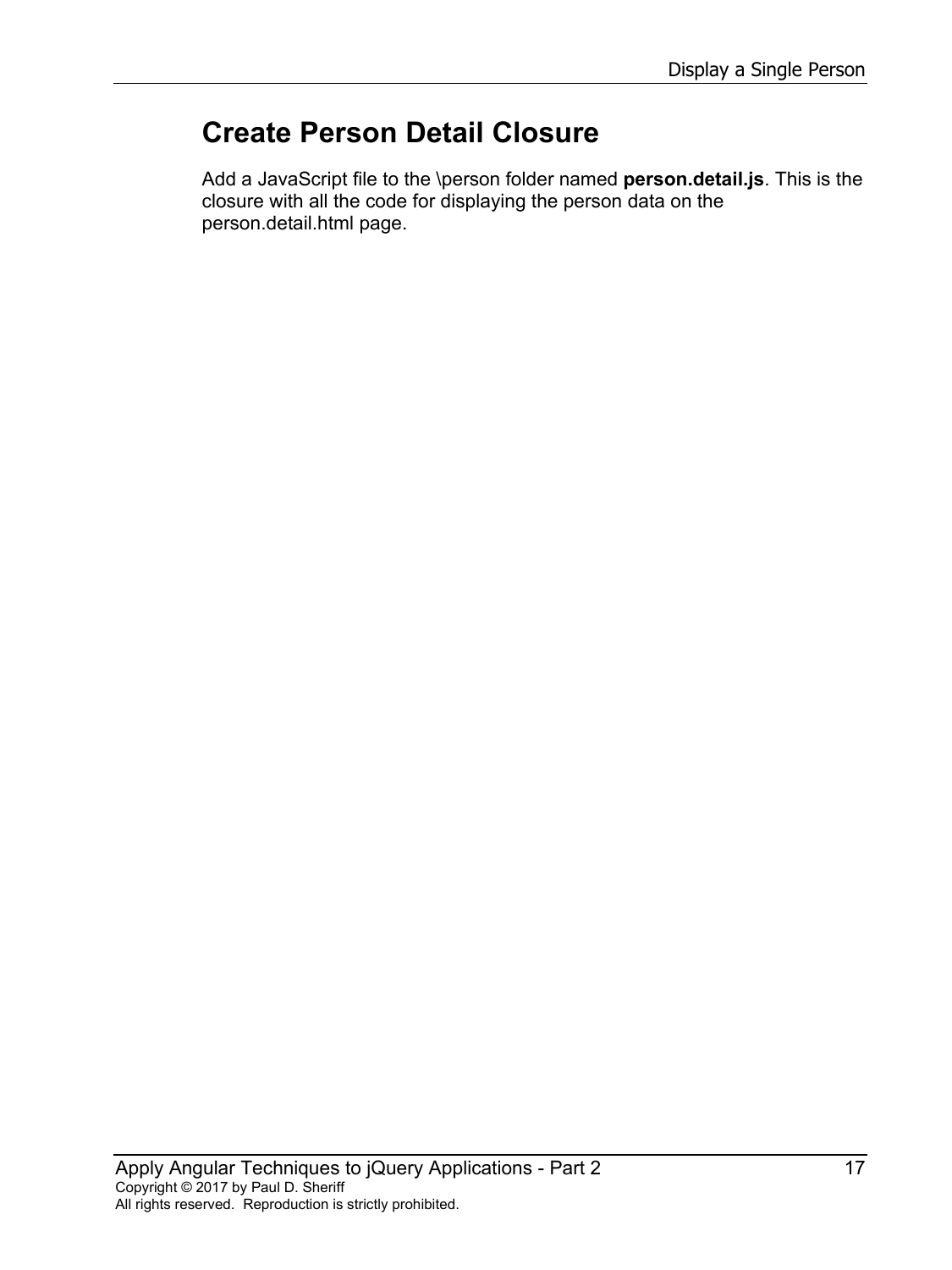```
$(document).ready(function () {
   personDetailComponent.get();
});
// Closure for person.detail page
var personDetailComponent = (function () {
   // Private Variables
  var vm = \{ person: {}
   };
   // Private Functions
   function getSuccess(data) {
     // Assign data to object
     vm.person = data;
     // Display fields in HTML inputs
     displayData(vm.person);
   }
   function get() {
     // Assuming the following url: #product.detail/n
     var id = window.location.hash;
    if (idu = \text{lastIndexOf}("') > = 0) // Extract the ID portion from the hash
      id = id.substring(id.lastIndexOf("/") + 1); }
     else {
      id = null; }
     if (id) {
       // Call Service to get data
       personService.getPerson(id, getSuccess); 
     }
   }
   function displayData(person) {
     $("#personId").val(person.personId);
     $("#firstName").val(person.firstName);
     $("#lastName").val(person.lastName);
     $("#emailAddress").val(person.emailAddress);
     $("#startDate").val(person.startDate);
     $("#salary").val(person.salary);
   }
   // Public Functions
   return {
     get: function () { 
       get();
     }
   };
})();
```
#### **Add Button to Call Person Detail**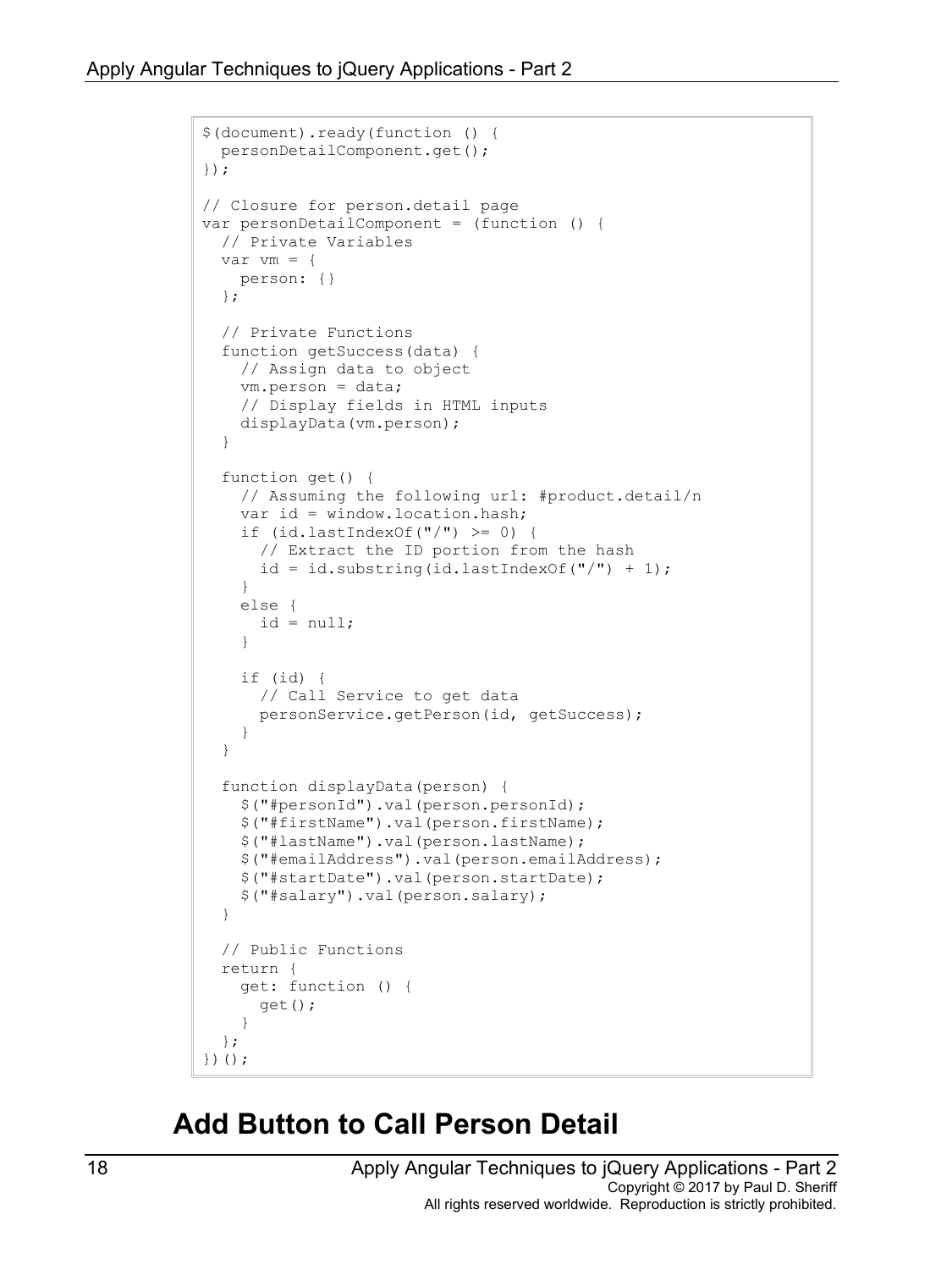To get to the person detail page, you need to add a button to the HTML table you created on the person list page. Open the person.list.html page and add a new table header.

```
<th>Edit</th>
```
In the mustache template add a new <td> with an anchor tag that calls the person.detail page you just added.

```
<td>
   <a href="#person.detail/{{personId}}"
     data-page-path="./person/"
      title="Person Information"
      class='btn btn-default'>
     <span class='glyphicon glyphicon-edit' />
  \langlea>
\langle t \rangle
```
One thing that was not accounted for in the previous blog post, was a forward slash after the page name in the href attribute. You added a person id after the page name of person.detail in the href. In order to get the page name, you must remove the forward slash and anything after it in order to get just page name. Open the spa-common.js file and locate the changePage() method. After the line of code that removes the # sign to create the page name, add code to remove data after the last forward slash from the page name.

```
function changePage(contentArea, hashValue) {
  // Get path for partial page
 var path = $("a[href='" + hashValue + "']") .data("page-path") || "";
  // Remove # to create the page file name
 var pageName = hashValue.substr(1);
  // Remove any trailing data after the slash
  if (pageName.lastIndexOf("/") >= 0) {
    pageName = pageName.substring(0,
     pageName.lastIndexOf("/"));
   }
   // Rest of the code
}
```
## **Update Person Service**

Update the personService closure to add a method to retrieve a single person record from the Web API. Open the person.service.js file and add the following method.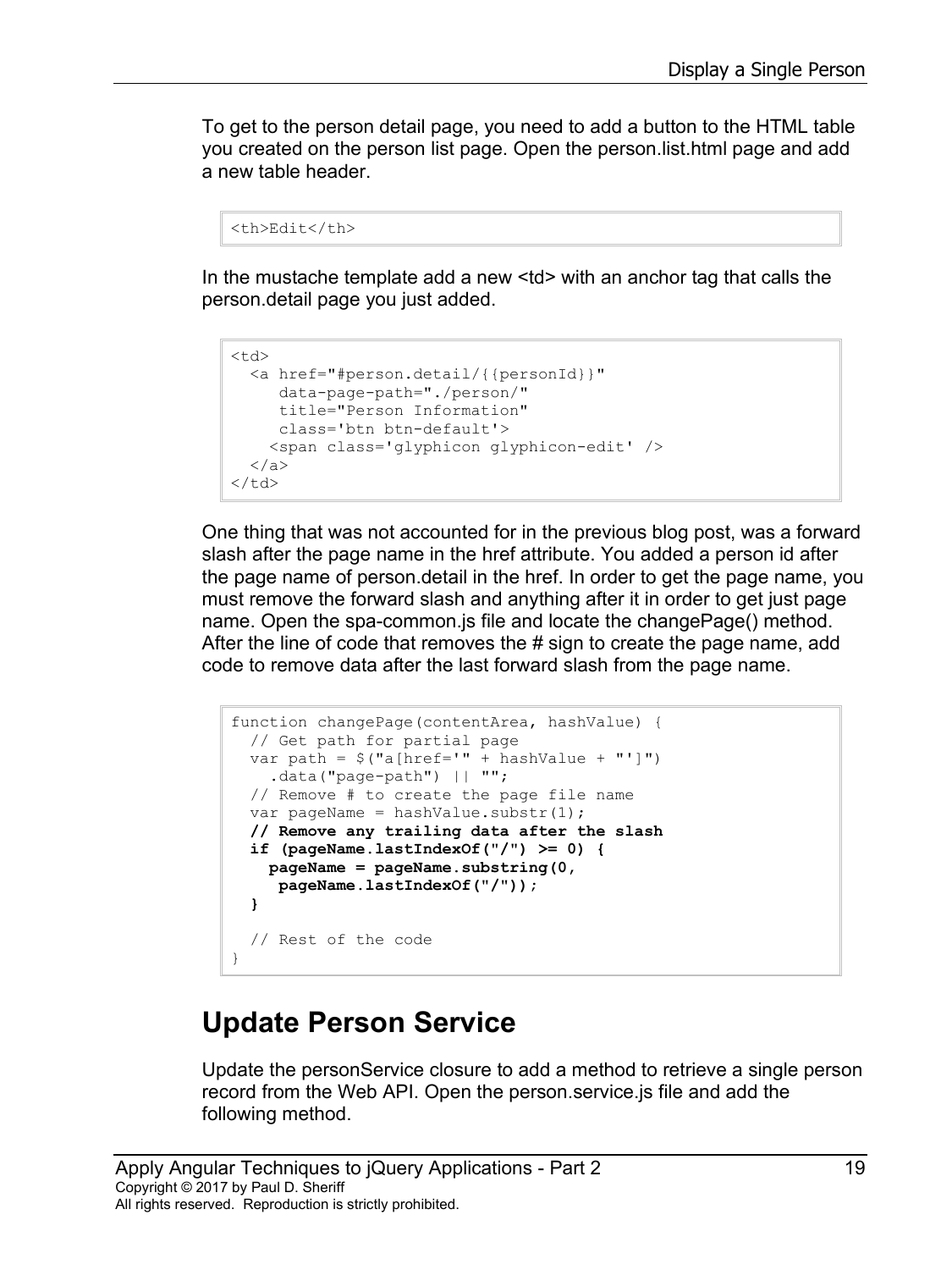```
function get(id, success, failure) {
  // Get a single row of data
  $.ajax({
   url: API URL + id,
    type: 'GET',
    dataType: 'json'
  })
     .done(function (data) {
       success(data);
     })
     .fail(function (error) {
       if (failure) {
        failure(error);
       }
       else {
         console.error("Error Occurred: " + error);
       }
     });
}
```
Modify the return statement within this closure to expose this new method.

```
return {
   getPeople: function (success, failure) {
    getPeople(success, failure);
  },
  get: function (id, success, failure) {
    get(id, success, failure);
   }
};
```
Run the page and you should now be able to display the person detail page with a specific person's data filled in.

## **Update a Person**

After you have displayed a person in the appropriate input fields on the person detail page, you can now allow the user to change the data, click on a Save button and modify the data by calling the Web API PUT() method. Open the person.detail.js file and add the following methods in the closure.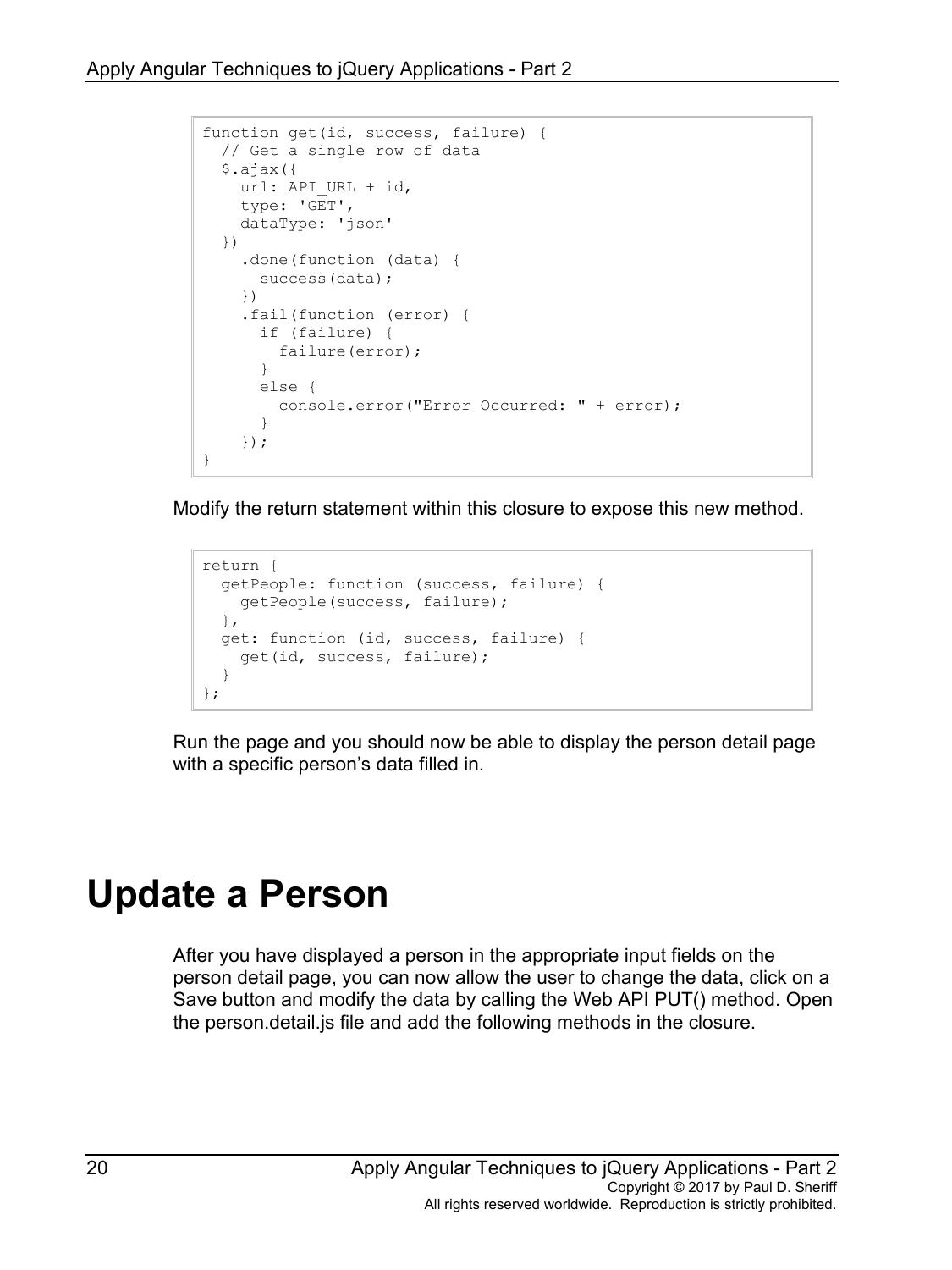```
function getDataFromInput() {
  return {
    personId: $("#personId").val(),
    firstName: $("#firstName") .val(),
    lastName: $("#lastName").val(),
    emailAddress: $("#emailAddress") .val(),
    startDate: \frac{2}{3}("#startDate").val().replace(/[^ -z]/g, ''),
     salary: $("#salary").val()
   }
}
function save() {
  // Gather data from HTML inputs
  vm.person = getDataFromInput();
   // Update data
  if (vm.person) {
     updateData();
   }
}
function updateDataSuccess(data) {
   // Return to list page
  window.history.back(-1);
}
function updateData() {
  // Get data from HTML
  vm.person = getDataFromInput();
  // Call Service to update data
  personService.updateData(vm.person, updateDataSuccess);
}
```
At the bottom of the closure, add a new public method, save(), to the return statement.

```
return {
   get: function () {
    // NO CHANGES HERE
   },
   save: function () {
     save();
  },
   cancel: function () {
     window.history.back(-1);
   }
};
```
Open the person.detail.html page and add a footer to the Bootstrap panel. Add a Save and a Cancel button in a row in this footer.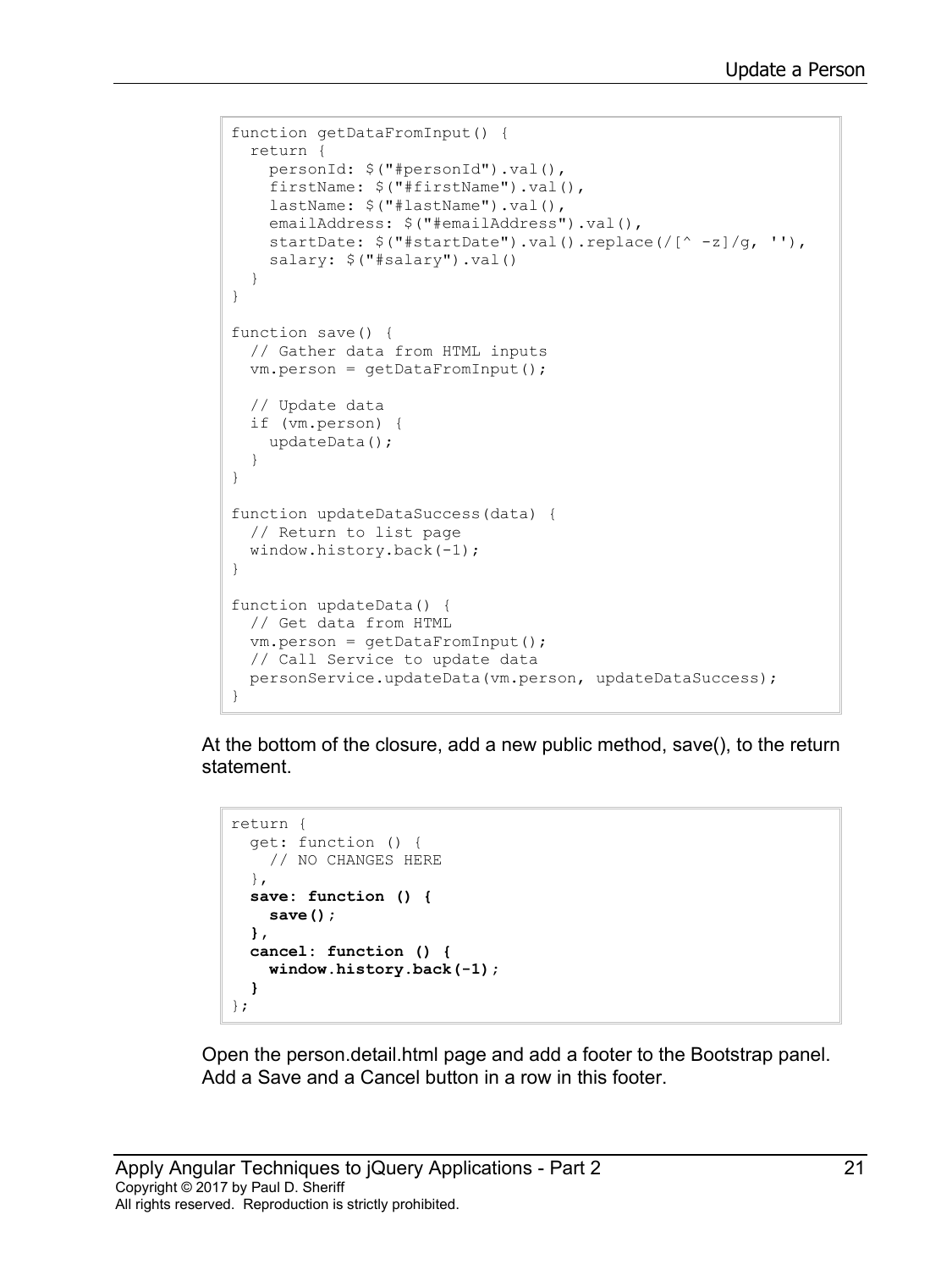```
<div class="panel-footer">
  <div class="row">
     <div class="col-xs-12">
       <button type="button"
               id="btnSave"
                class="btn btn-primary"
                onclick="personDetailComponent.save();">
         Save
       </button>
       <button type="button"
                id="btnCancel"
                class="btn btn-primary"
                onclick="personDetailComponent.cancel();">
         Cancel
       </button>
    \langlediv\rangle\langle/div\rangle</div>
```
## **Update Person Service**

To call the Put() Web API method, add a new method to the person service closure. Open the person.service.js file and add the following method.

```
function updateData(person, success, failure) {
   // Update single row of data
   $.ajax({
   url: API URL + person.personId,
    type: 'PUT',
    data: person,
     dataType: 'json'
  })
     .done(function (data) {
       success(data);
     })
     .fail(function (error) {
       if (failure) {
         failure(error);
       }
       else {
         console.error("Error Occurred: " + error);
       }
     });
}
```
Modify the return statement in this closure to expose this updateData() method. Add this new signature after the get() method in the return statement as shown below.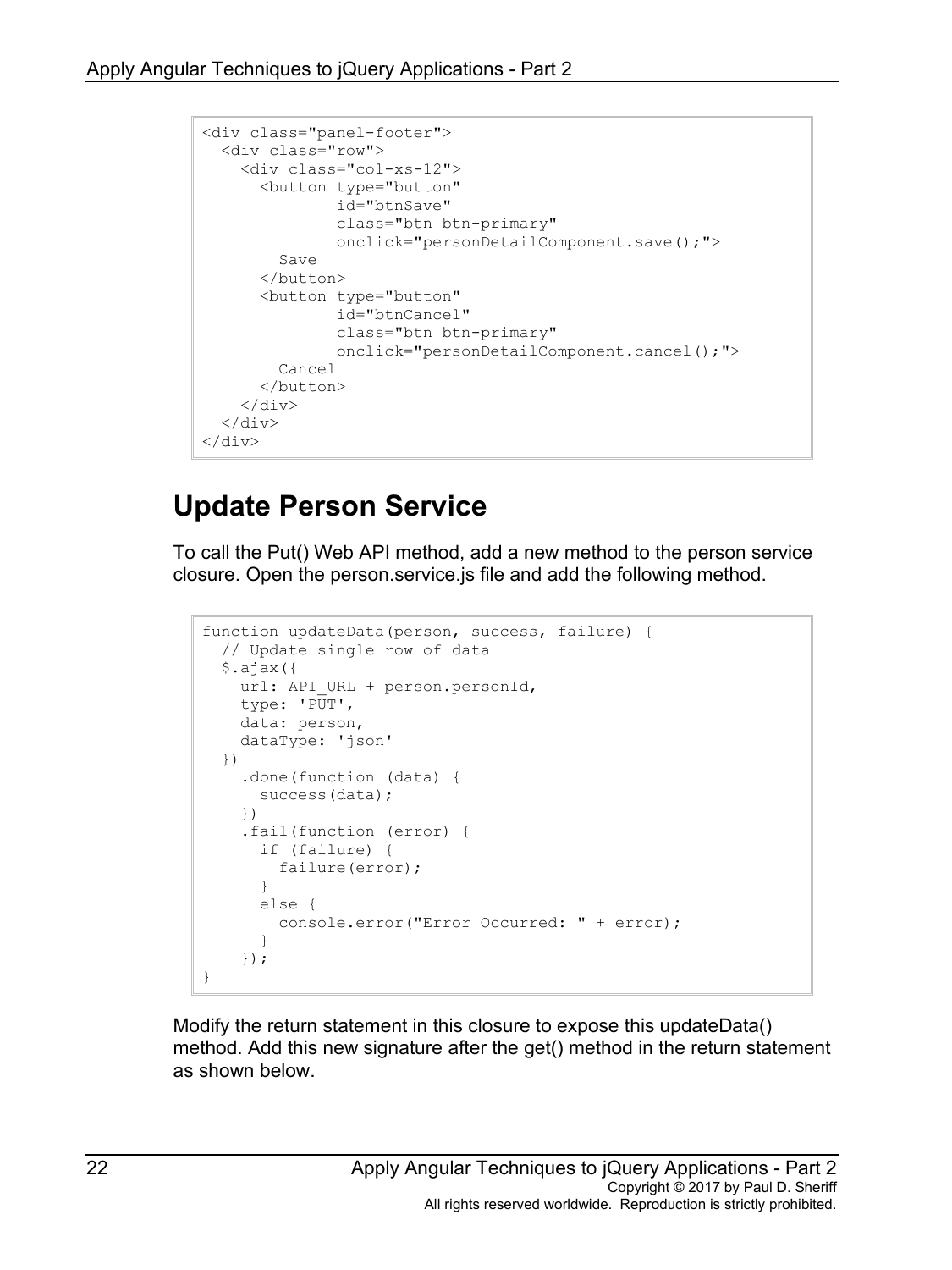```
updateData: function (person, success, failure) {
  updateData(person, success, failure);
}
```
Run your application and click on one of the Edit buttons. Change some of the person data, and click the Save button. You should see the changes appear in the person list.

## **Add a Person**

Open person.list.html and create an **Add Person** button above the HTML table.

```
<div class="row">
   <div class="col-xs-12">
     <a href="#person.detail"
       data-page-path="./person/" 
        title="Person Information" 
        id="btnAdd"
        disabled="disabled"
        class='btn btn-primary'>
      Add Person
     </a>
  \langlediv></div>
```
The Add Person button is disabled until all items in the person list have been displayed. Open the person.list.js and add a new line of code as the last line in the getAllSuccess() method. This line of code enables the Add Person button after all line items have been successfully loaded.

```
// Enable Add button
$("#btnAdd").removeAttr('disabled');
```
Let's also add a function to handle exceptions in the person.list.js file. For now, let's just check for a 404 which means that no data was found. If there are no records in the person table, you still want to enable the Add Person button. Add the handleException() method shown below.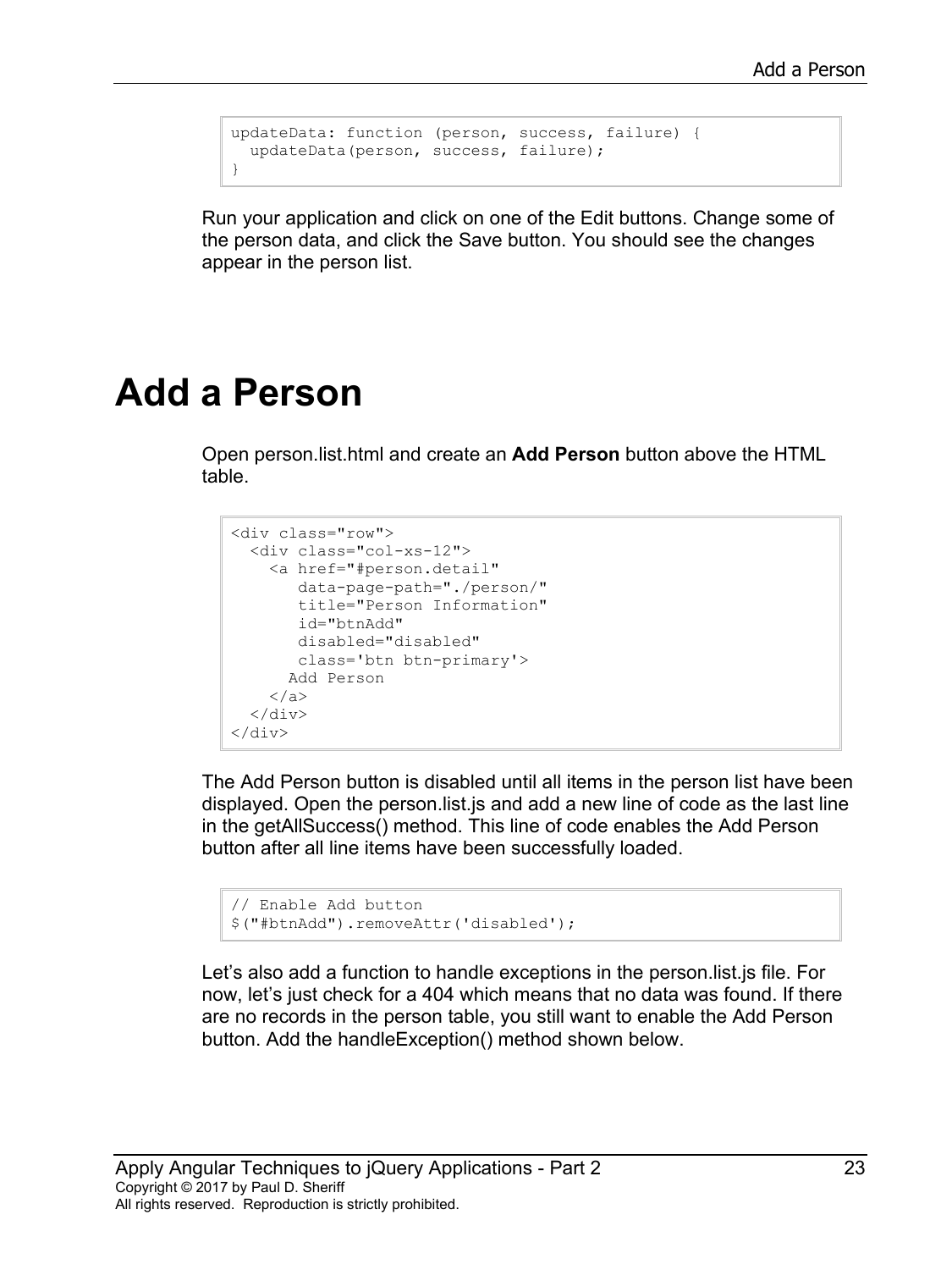```
function handleException(error) {
  switch (error.status) {
    case 404:
       // Enable Add Person button
       $("#btnAdd").removeAttr('disabled');
       break;
    default:
      break;
   }
}
```
In the getAll() method add the handleException() method as the second parameter in the call to the personService.getAll() method.

```
function getAll() {
  // Call Service to get list of data
  personService.getAll(getAllSuccess, handleException);
}
```
If you run the page right now, you should see the Add Person button is disabled until the list of person data loads. Don't click on the Add Person button yet, as we still need to do a little more work.

## **Update Person Service**

Add a new method to the person.service.js file to call the Post() method in the Web API.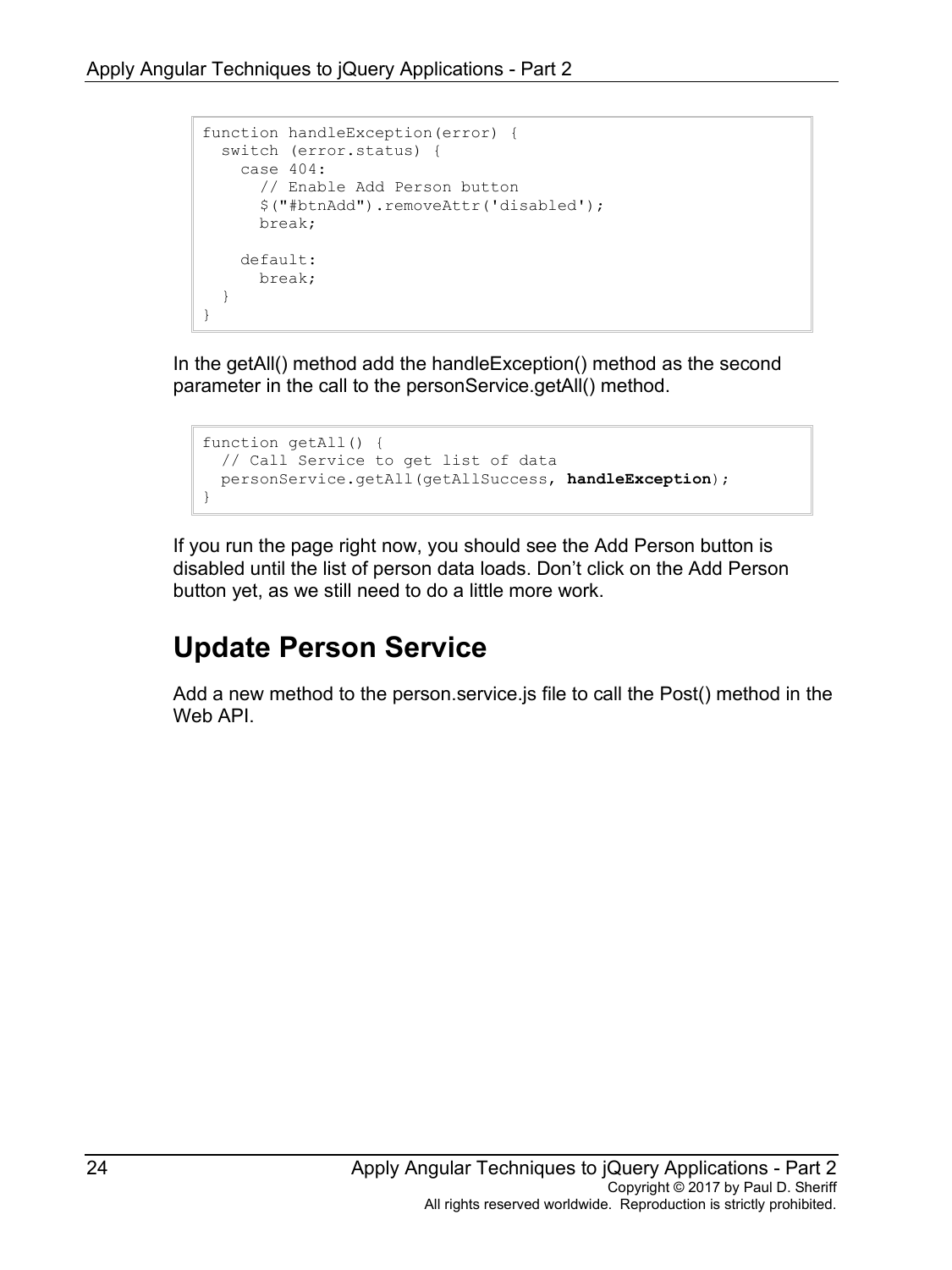```
function addData(person, success, failure) {
  // Add a single row of data
  $.ajax({
   url: API URL,
    type: 'POST',
    data: person,
    dataType: 'json'
   })
     .done(function (data) {
       success(data);
     })
     .fail(function (error) {
       if (failure) {
         failure(error);
       }
       else {
        console.error("Error Occurred: " + error);
       }
     });
}
```
Modify the return statement in this closure to expose this addData() method. Add this new signature after the updateData() method in the return statement.

```
addData: function (person, success, failure) {
  addData(person, success, failure);
}
```
## **Modify get() Method**

Open the person.detail.js file and modify the get() method to create an empty person object if no personId is passed in. You can set any defaults that you want. In the code below, I set the startDate to today's date and the salary to zero.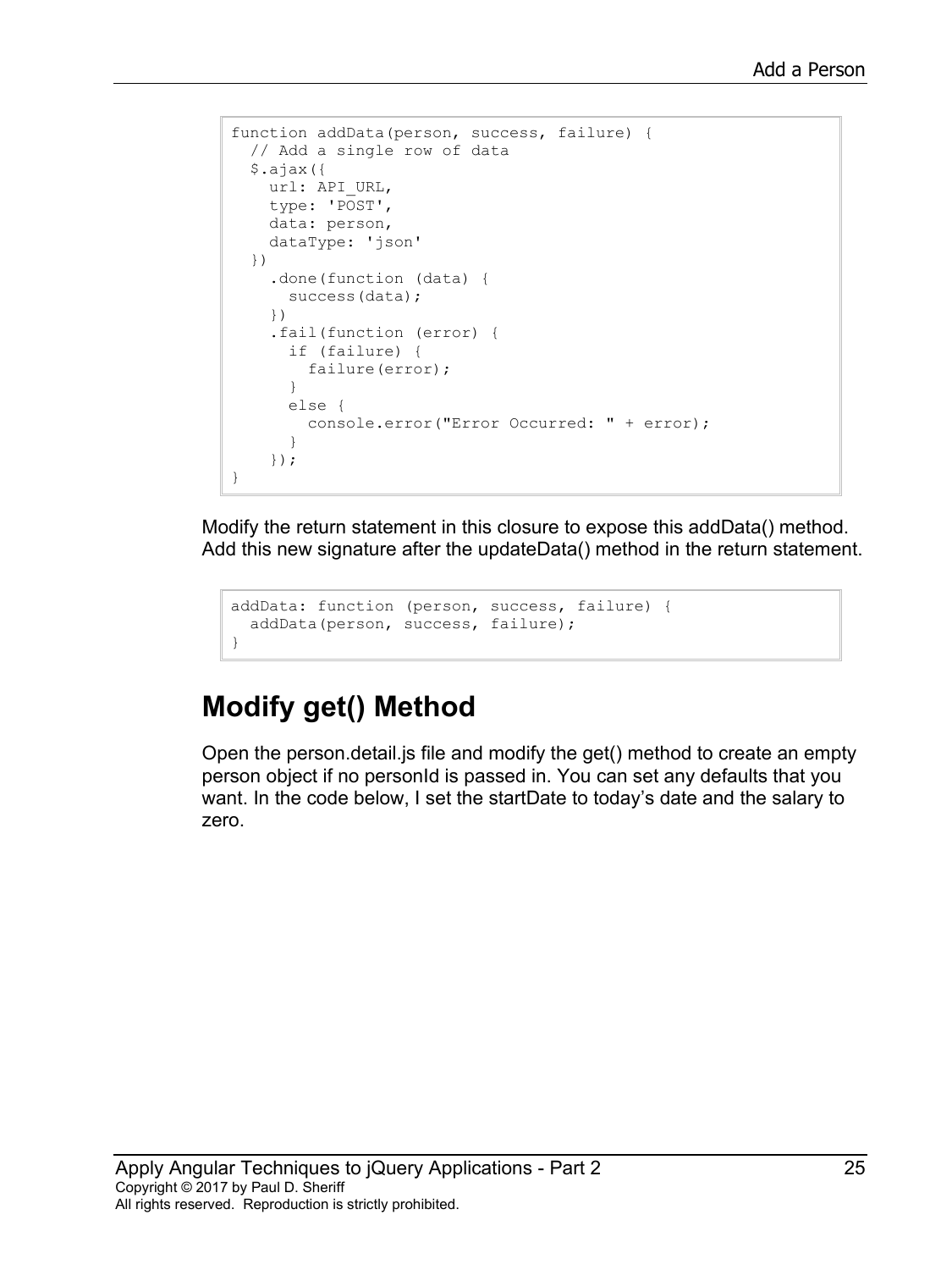```
function get(id) {
  if (id) {
    // Call Service to get data
    personService.get(id, getSuccess);
  }
  else {
    vm.person = {
      personId: null,
       firstName: "",
       lastName: "",
       emailAddress: "",
      startDate: new Date().toLocaleString(),
      salary: 0
     };
     // Display fields in HTML inputs
     displayData(vm.person);
  }
}
```
## **Create an addData() Method**

Add a new method called addData() to your person.detail.js file. This method is called when you need to add a new person. It is responsible for calling the addData() method in the person service.

```
function addDataSuccess(data) {
  // Return to list page
  window.history.back(-1);
}
function addData() {
  // Get data from HTML
 vm.person = qetDataFromInput();
  // Call Service to update data
  personService.addData(vm.person, updateDataSuccess);
}
```
## **Modify save() Method**

Locate the save() method in the person.detail.js file and modify the code to check to see if the personId property is not null. If not, then you call the updateData() method. Otherwise you call the new addData() method.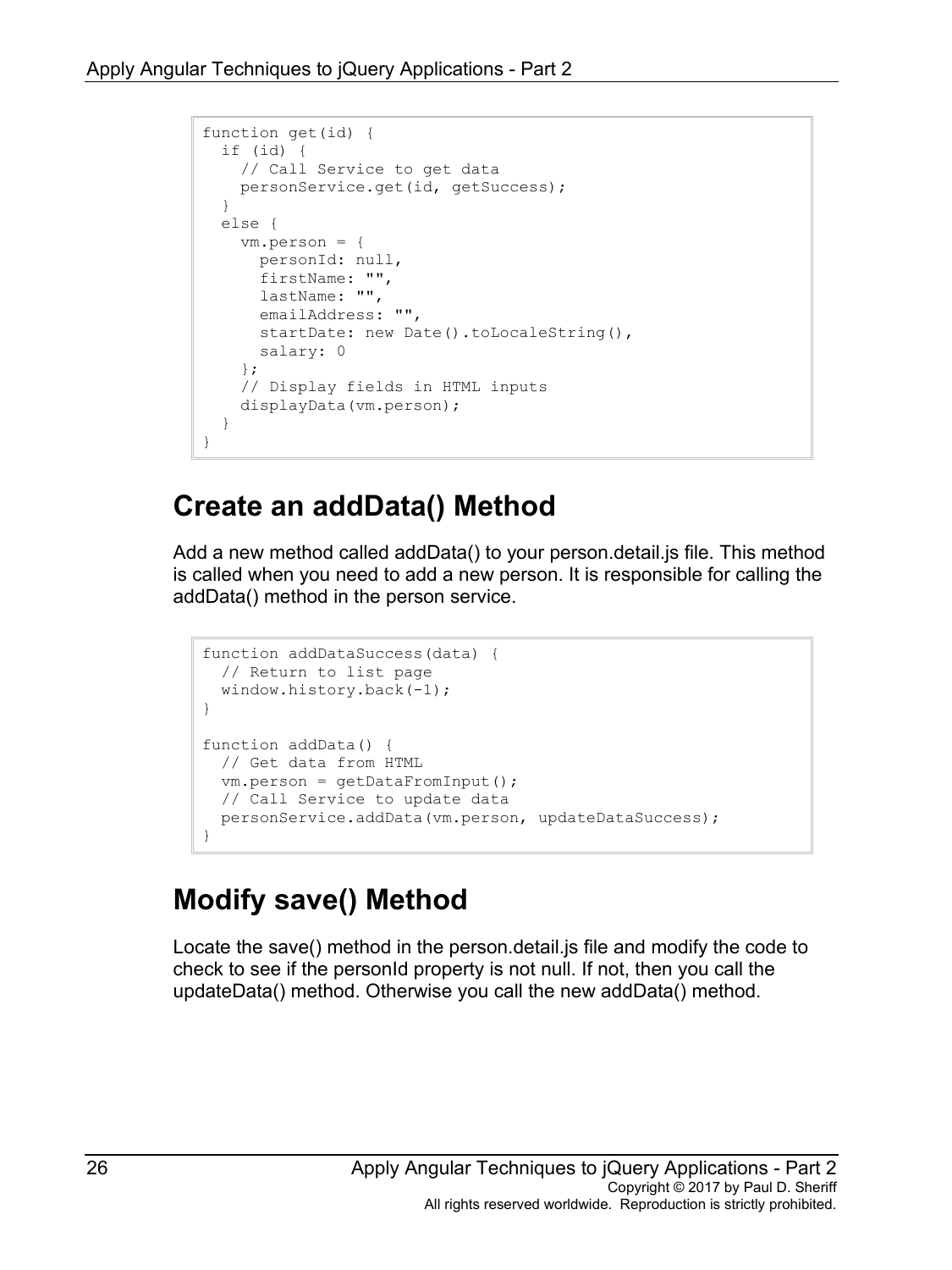```
function save() {
  // Gather data from HTML inputs
  vm.person = getDataFromInput();
   // Save data
   if (vm.person.personId) {
     updateData();
   }
   else {
     addData();
   }
}
```
Go ahead and run the application and add a new person. Click on the Save button and you should see the person appear in the person list.

## **Delete a Person**

To delete a person, add a new Delete button to the person HTML table. Open the person.list.html page and add a new table header.

```
<th>Delete</th>
```
In the data template, add a new table detail column.

```
<td>
  <button class='btn btn-primary'
          onclick="personListComponent
                     .deleteData({{personId}});">
     <span class='glyphicon glyphicon-trash' />
   </button>
\langle t \rangle
```
Open the person.list.js file and add the following two methods.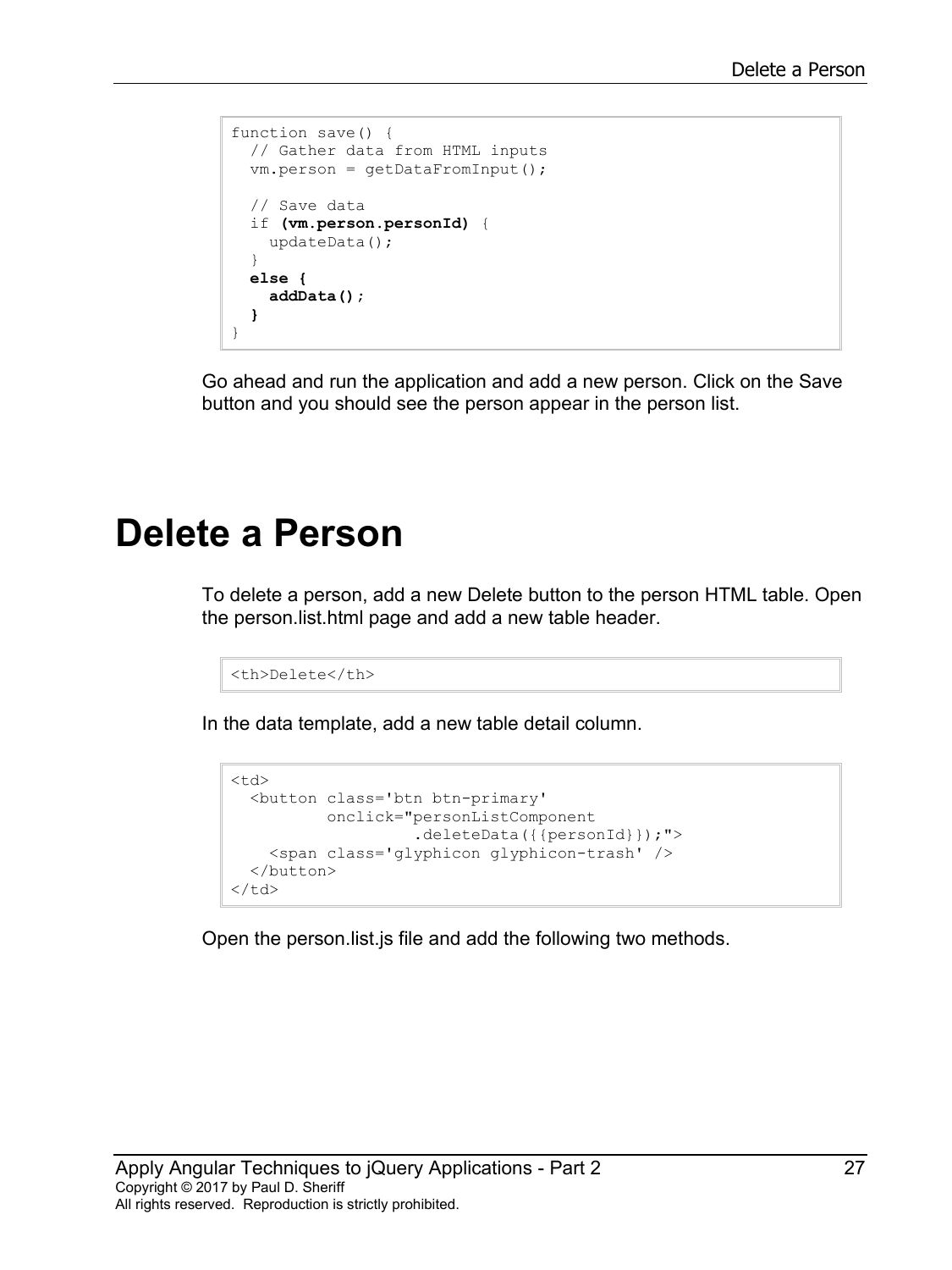```
function deleteDataSuccess(data) {
  // Refresh the List
  getAll(); 
}
function deleteData(id) {
  personService.deleteData(id, deleteDataSuccess);
}
```
In the return statement of the personListComponent closure, add the following method call.

```
deleteData: function (id) {
  if (confirm("Delete this Person?")) {
    deleteData(id);
   }
}
```
## **Update Person Service**

Add a new method to the person service to delete a person record. Open the person.service.js file and add the following method.

```
function deleteData(id, success, failure) {
  // Delete a single row of data
  $.ajax({
   url: API URL + id,
    type: 'DELETE',
     dataType: 'json'
  })
     .done(function (data) {
       success(data);
     })
     .fail(function (error) {
       if (failure) {
         failure(error);
       }
       else {
         console.error("Error Occurred: " + error);
       }
     });
}
```
Add a new method to the return statement at the bottom of this closure.